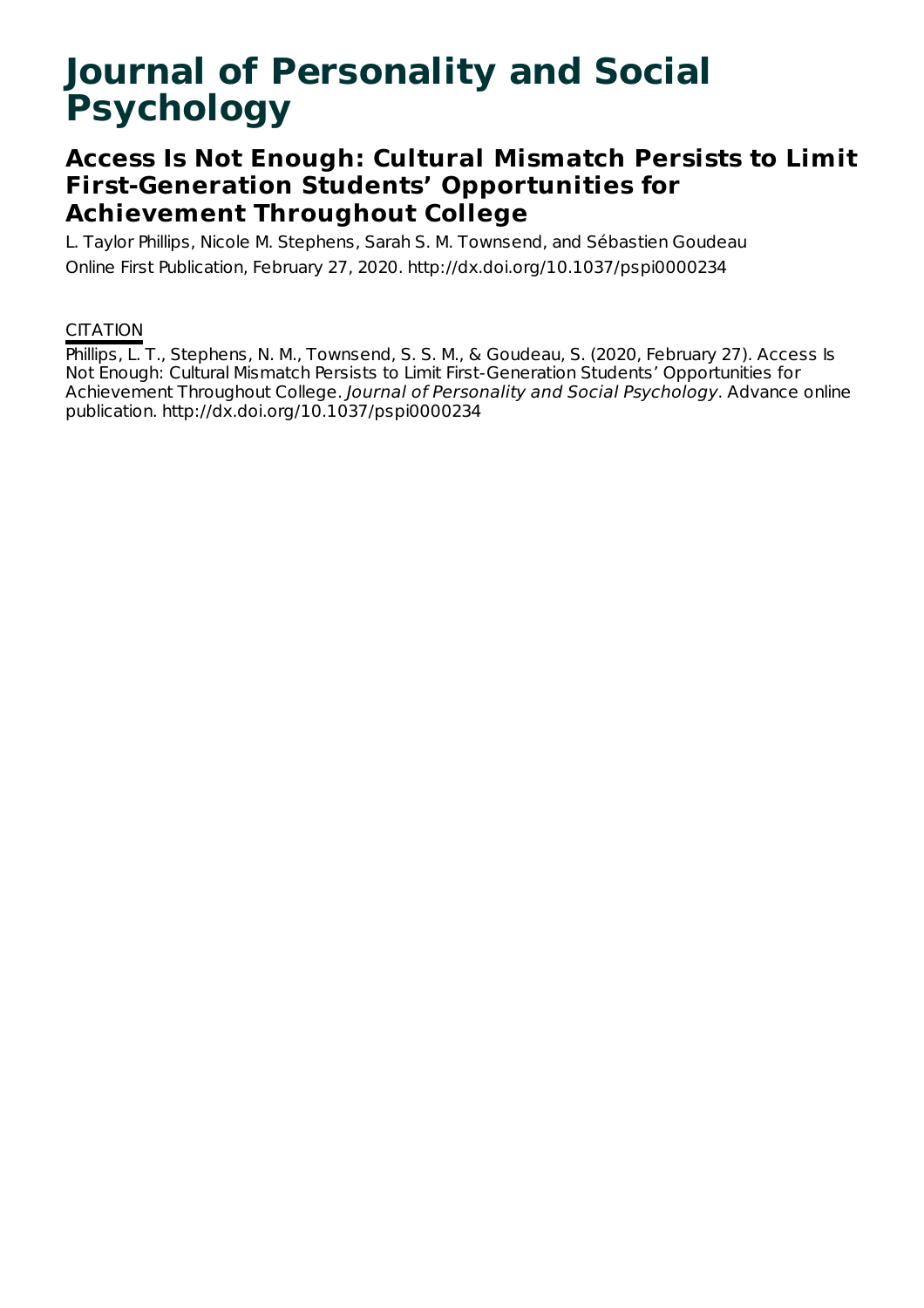

© 2020 American Psychological Association ISSN: 0022-3514

http://dx.doi.org[/10.1037/pspi0000234](http://dx.doi.org/10.1037/pspi0000234)

## Access Is Not Enough: Cultural Mismatch Persists to Limit First-Generation Students' Opportunities for Achievement Throughout College

L. Taylor Phillips New York University

Sarah S. M. Townsend University of Southern California

Nicole M. Stephens Northwestern University

Sébastien Goudeau University of Paris

United States higher education prioritizes independence as the cultural ideal. As a result, firstgeneration students (neither parent has a four-year degree) often confront an initial cultural mismatch early on in college settings: they endorse relatively interdependent cultural norms that diverge from the independent cultural ideal. This initial cultural mismatch can lead first-generation students to perform less well academically compared with continuing-generation students (one or more parents have a four-year degree) early in college. Yet, what happens as first-generation students experience the university culture *throughout* their time in college? Using cross-sectional and longitudinal approaches, we find that initial cultural mismatch is associated with psychological and academic costs that persist until graduation. First, at college entry, we find social class differences in cultural norms: first-generation students endorse more interdependent cultural norms than their continuing-generation peers. Second, endorsing interdependence at college entry predicts reduced subjective sense of fit in college four years later. Third, lower subjective sense of fit predicts lower grade point average and subjective social status upon graduation. Together, these results suggest that initial cultural mismatch contributes to worse experiences and academic outcomes among first-generation students, and that these disparities persist even until graduation. Further, we find that social class differences in cultural norms remain stable throughout college: first-generation students continue to endorse more interdependence than do continuing-generation students. We suggest providing access is not sufficient to reduce social class inequity; colleges need to create more inclusive environments to ensure that students from diverse backgrounds can reap similar rewards.

*Keywords:* first-generation students, social class achievement gap, inequality/inequity, personenvironment fit, belonging

*Supplemental materials:* http://dx.doi.org/10.1037/pspi0000234.supp

In the United States, social class mobility, or the lack thereof, continues to be a cause for great concern. Compared with other developed nations, the United States has among the lowest rates of intergenerational mobility (OECD, 2018). For instance, social class background constrains students' access to education: the opportunity to earn a college degree differs sharply between firstgeneration students (neither parent has a four-year college degree) and continuing-generation students (at least one parent has a four-year degree; OECD, 2018). Even after defying the odds and gaining admission to college, first-generation students still confront additional obstacles as they transition into college, including lower matriculation and increased stress and marginalization (Covarrubias & Fryberg, 2015; Croizet & Claire, 1998; Croizet & Millet, 2012; Fryberg et al., 2013; Fryberg & Markus, 2007; Ishitani, 2006; Johnson, Richeson, & Finkel, 2011; Tibbetts et al., 2016). As a result, compared with their continuing-generation peers, first-generation students perform less well academically, and are ultimately 51% less likely to graduate college in four years (Astin & Oseguera, 2004; Ishitani, 2006; Sirin, 2005).

These disparities are important because higher education is a critical gateway institution that makes social class mobility possi-

**D** [L. Taylor Phillips,](https://orcid.org/0000-0003-4655-6904) Stern School of Business, New York University; Nicole M. Stephens, Kellogg School of Management, Northwestern University; Sarah S. M. Townsend, Marshall School of Business, University of Southern California; Sébastien Goudeau, Social Psychology Laboratory: Contexts and Regulation, University of Paris.

We are grateful to Danbee Chon, Erin Davisson, Sean Malahy, Jessica Nelson, and Catherine Shea for their research assistance and comments. This work was supported in part by NSF-GRFP DGE-114747.

Correspondence concerning this article should be addressed to L. Taylor Phillips, Stern School of Business, New York University, 44 West 4th Street, New York, NY 10012. E-mail: [ltaylorphillips@stern.nyu.edu](mailto:ltaylorphillips@stern.nyu.edu)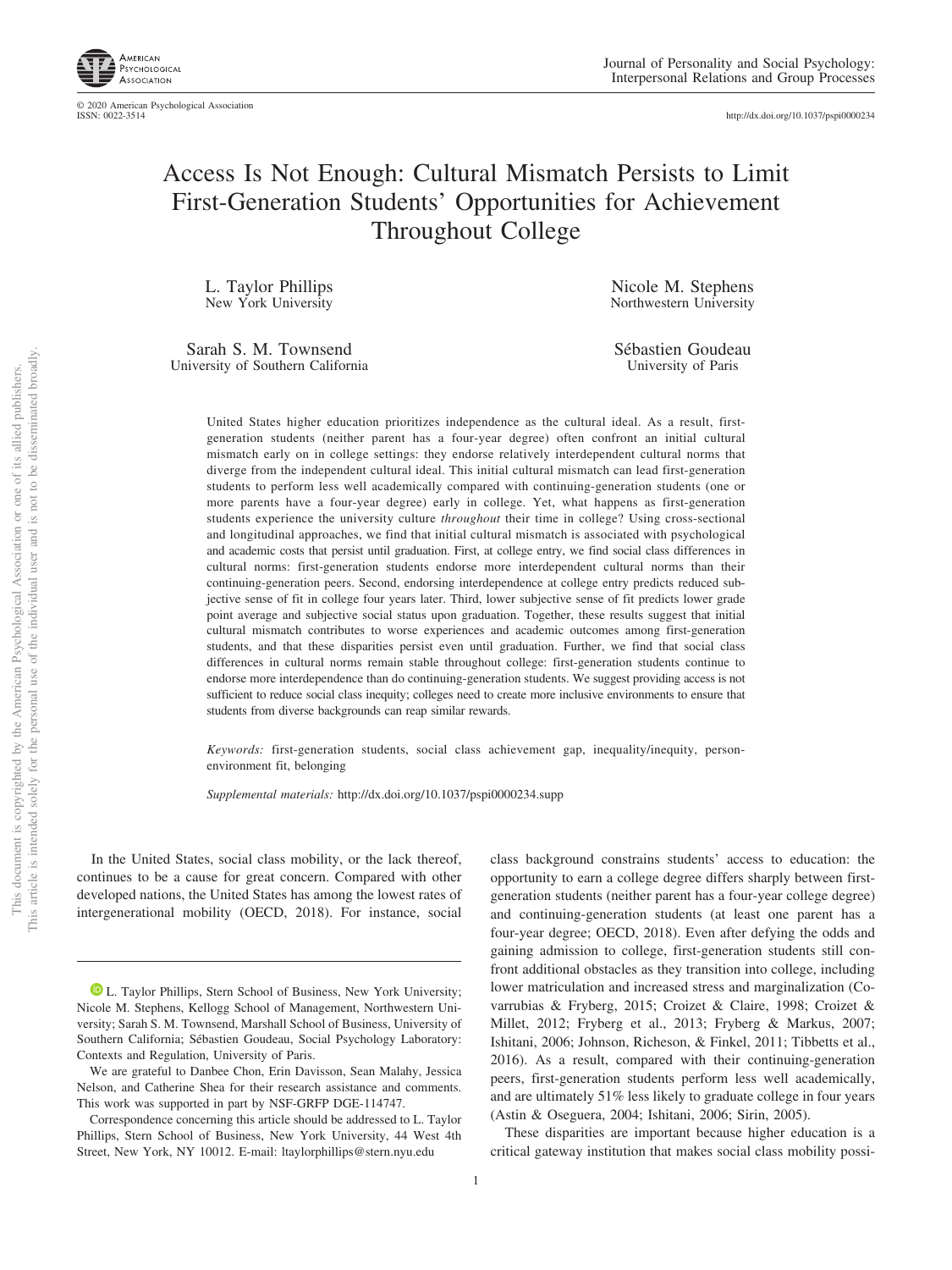ble (Belmi & Laurin, 2016; Phillips & Lowery, in press; Ridgeway & Fisk, 2012; Rivera, 2015; Stephens, Markus, & Phillips, 2014).<sup>1</sup> People who attain a four-year degree can expect a lifetime of benefits, including higher income and better health and well-being, while those without a four-year degree face more limited prospects (Reardon, 2011). Given the myriad benefits it confers, higher education is often presented as "the great equalizer." This common perspective suggests that if first-generation students manage not only to gain access to college but also to persist through graduation, then they will adjust to middle- and upper-class cultural norms over time and reap the rewards a college education has to offer. Accordingly, the college experience should foster middleand upper-class psychological tendencies and behaviors.

Alternatively, in the current research, we suggest that access is not enough. In doing so, we ask two novel questions. First, do first-generation students' cultural norms upon entering college continue to shape their experiences, and important institutional rewards like grade point average (GPA) and subjective social status (SSS), *throughout* their four years in college? Second, does the college experience change first-generation students, such that they shift over time toward the middle- and upper-class cultural norms of their continuing-generation peers? In particular, we consider whether social class differences in initial cultural norms affect students' development of a subjective sense of fit in college. If these initial norms fuel social class gaps in fit, then students may reap different institutional rewards during college, allowing social class gaps in academic (GPA) and social (SSS) outcomes to persist all the way to graduation.

#### **Classed Institutions, Classed Selves: Institutions and Students Are Not Culturally Neutral**

Colleges are not neutral gateway institutions; rather, they promote culture-specific norms for how to think, feel, and act as a "good" college student (Adams, Biernat, Branscombe, Crandall, & Wrightsman, 2008; Croizet, 2008; Croizet & Millet, 2012; Schein, 1990; Schneider, Smith, & Goldstein, 2000; Stephens, Hamedani, & Destin, 2014). U.S. colleges expect, socialize, and reward *independence* as the cultural ideal (e.g., Fryberg & Markus, 2007; Kim & Sherman, 2007; Stephens, Fryberg, Markus, Johnson, & Covarrubias, 2012). For instance, when students communicate their individual needs and express their opinions, colleges reward them by offering more attention (e.g., help from a professor) and better grades (e.g., for participating in class; Kim & Markus, 2002; see also Anyon, 1980; Calarco, 2011). University administrators also endorse independence, reporting a greater expectation for students to develop personal opinions or challenge group rules, rather than to appreciate others' opinions or respect group rules (Stephens, Fryberg, et al., 2012; Tibbetts, Priniski, Hecht, Borman, & Harackiewicz, 2018).

background shapes which selves are most elaborated, and in turn, foster culture-specific norms for behavior (e.g., Stephens, Fryberg, et al., 2012). For instance, first-generation students, who are from working-class backgrounds, are often guided by an *interdependent* model of self, one that emphasizes cultural norms such as adjusting to others and respecting group preferences (Fiske & Markus, 2012; Kusserow, 2012; Snibbe & Markus, 2005). In contrast, continuinggeneration students, who are from middle- and upper-class backgrounds, are more often guided by an *independent* model of self, one that emphasizes cultural norms such as standing out from others and expressing personal preferences (Kim & Markus, 2002; Lareau, 2003).

Given this variation in the models of self that students bring with them to college, and the different cultural norms they afford, students' cultural norms can either match or mismatch the college environment. In the case of first-generation students, their motives for attending college often reflect interdependent cultural norms (e.g., to give back to their communities) that do not match the ideal cultural norms of independence that tend to be prioritized in higher education (Stephens, Fryberg, et al., 2012). As a result, firstgeneration students often experience what previous research has referred to as a *cultural mismatch* in college (Harackiewicz et al., 2014; Stephens, Fryberg, et al., 2012; Tibbetts et al., 2016).

Prior work has shown that this cultural mismatch— endorsing interdependent motives in an independent context— can produce negative academic and social outcomes for first-generation students as they transition to college (Stephens, Fryberg, et al., 2012; Stephens, Townsend, Markus, & Phillips, 2012; Tibbetts et al., 2016; see also Fryberg et al., 2013; Ishitani, 2006; Pascarella, Pierson, Wolniak, & Terenzini, 2004; Phinney & Haas, 2003; Pike & Kuh,  $2005$ ).<sup>2</sup> In one study, students who endorsed more interdependent motives (versus fewer interdependent motives) performed worse academically early in college (Stephens, Fryberg, et al., 2012; see also Fryberg et al., 2013; Hamedani, Markus, & Fu, 2013; Tibbetts et al., 2016, 2018). Moreover, when first-generation

Despite institutional cultural norms that prioritize independence, students enter these institutions endorsing a diverse range of cultural norms (Belmi & Laurin, 2016; Fiske & Markus, 2012; Herrmann & Varnum, 2018; Kraus, Horberg, Goetz, & Keltner, 2011; Miyamoto, 2017; Miyamoto et al., 2018; Piff, 2014; Snibbe & Markus, 2005). These diverse norms stem in part from students' diverse *models of self*, or implicit understandings of how the self relates to the social context (Markus & Kitayama, 2010). Although people have the potential to access multiple selves, social class

<sup>&</sup>lt;sup>1</sup> Three indicators of social class are commonly used: educational attainment, income, and occupation (Galobardes, Shaw, Lawlor, Lynch, & Smith, 2006; Kraus & Stephens, 2012; Loignon & Woehr, 2018). Parental educational attainment is an especially good indicator of students' social class background (e.g., Sirin, 2005) because it affords both material and cultural resources (Bourdieu, 1984; Williams, 2012). Regarding material resources, people who hold a four-year degree earn higher incomes and obtain more prestigious jobs than those who do not (Lubrano, 2004; Pascarella & Terenzini, 1991; Reardon, 2011). Regarding cultural resources, a four-year degree is the best predictor of a range of behaviors, beliefs, and ideals (e.g., self-construal, religious views, and consumer product preferences; Davis, 1994; Fiske & Markus, 2012; Housel & Harvey, 2009; Kohn & Schooler, 1983; Lareau, 2003; Snibbe & Markus, 2005). As such, we follow existing research standards and refer to firstgeneration students as from working-class contexts, and continuinggeneration students as from middle- and upper-class contexts. <sup>2</sup> Previous research on cultural mismatch theorized that first-generation

students underperform early in college because their working-class *inter*dependent norms constitute a mismatch with middle- and upper-class independent norms prevalent in universities (Fryberg et al., 2013; Stephens, Fryberg, et al., 2012; Stephens, Townsend, et al. 2012; Tibbetts et al., 2016). However, previous work has measured both interdependent and independent norms among students. As such, we focus our theorizing on the interdependence component of mismatch (i.e., students' endorsing interdependence in an independent context), while still measuring both interdependence and independence in our studies.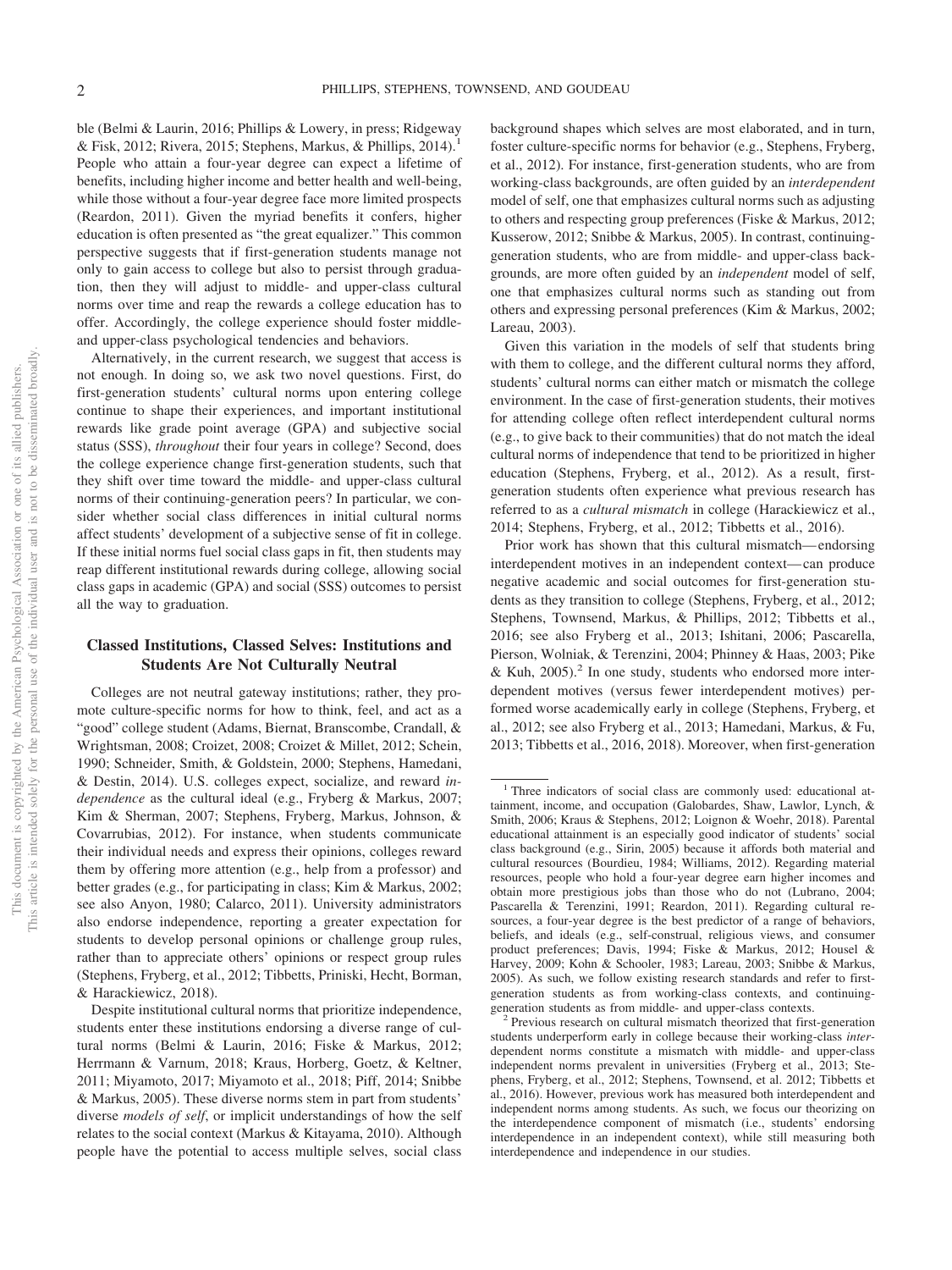students, who tend to endorse more interdependent motives, were exposed to a typical message that framed the college experience in terms of independence (a cultural mismatch), they showed more physiological stress during a difficult academic task than did their continuing-generation peers (Stephens, Townsend, et al., 2012; see also Covarrubias, Gallimore, & Okagaki, 2018; Covarrubias, Herrmann, & Fryberg, 2016; Levine, Atkins, Waldfogel, & Chen, 2016).

Together, this work suggests that initial cultural mismatch is one important source of social class disparities in academic and social rewards early in college. Moving beyond this prior work, we investigate first-generation students' ongoing interaction with the college culture *over time*. We suggest that initial cultural mismatch will decrease first-generation students' subjective sense of fit relative to their continuing-generation peers', and that these social class differences in fit will persist over time. In addition, we theorize that this persistent lower sense of fit may help to explain the relationship between first-generation students' cultural mismatch (i.e., endorsing interdependent motives in an independent context) and their reduced institutional rewards.

#### **Subjective Sense of Fit**

To understand whether and how initial cultural mismatch might affect students over time, it is important to first consider how cultural mismatch produces negative consequences early in college. Previous work has suggested that cultural mismatch exerts its negative effects via academic discomfort on specific tasks. For example, Stephens and colleagues (2012) theorize that cultural mismatch increases students' discomfort, leading them to construe academic tasks (e.g., solving a puzzle) as difficult, which ultimately leads to worse performance early in college.

We theorize that discomfort associated with initial cultural mismatch may not only shape how students experience specific academic tasks, but *also* affect how students experience their own fit in the college environment more generally. While we operationalize cultural mismatch objectively as endorsing interdependent motives in an independent culture, this divergence may lead students to *subjectively* doubt their fit with the college environment. Indeed, students are sensitive to a variety of cues that may signal a lack of fit or belonging (Cheryan, Plaut, Davies, & Steele, 2009; Pickett & Gardner, 2005). Accordingly, cultural mismatch may guide students' subjective experience. For instance, when college students endorse interdependent cultural norms, which mismatch the college culture of independence, they report increased self-consciousness about their social class background (Tibbets et al., 2016, 2018; see also Harackiewicz et al., 2014).

A separate body of work has documented the importance of subjective sense of fit for academic, social, and workplace success (Brannon, Higginbotham, & Henderson, 2017; Cheryan et al., 2009; Ostrove & Long, 2007; Pascarella et al., 2004; Schneider et al., 2000). In workplaces, employees who feel lower sense of fit also perform worse and turnover faster (Goldberg, Srivastava, Manian, Monroe, & Potts, 2016; Kristof-Brown, Zimmerman, & Johnson, 2005; Edwards, 2008; O'Reilly et al., 1996; Schneider et al., 2000; Srivastava, Goldberg, Manian, & Potts, 2018). In schools, students who subjectively *feel* lower fit also experience more social stress and academic difficulty (Croizet & Claire, 1998; Croizet & Millet, 2012; Johnson et al., 2011; Stephens, Townsend,

et al., 2012). For example, underrepresented racial minorities often report lower sense of fit, which in turn can undermine their academic performance in middle school, high school, and college (Shnabel, Purdie-Vaughns, Cook, Garcia, & Cohen, 2013; Walton & Cohen,  $2007$ ,  $2011$ ).<sup>3</sup> Likewise, among female students in STEM fields, lower sense of fit is associated with less persistence and worse performance (Good, Rattan, & Dweck, 2012; Smith, Lewis, Hawthorne, & Hodges, 2013). Lower subjective sense of fit can also lead students to make more dispositional attributions in the face of difficulty (e.g., "I don't fit in here because I'm not smart enough"; Smith et al., 2013), which can decrease helpseeking or connecting to others (Johnson et al., 2011; Stephens et al., 2014). This can create a self-reinforcing cycle over time, in which a lower sense of fit leads to more disengagement, which further diminishes sense of fit (Walton & Cohen, 2011).

Taken together, this work suggests that subjective sense of fit is an important psychological experience that fuels academic success. In the current research, we theorize that subjective sense of fit is an integral part of the process by which cultural mismatch exerts negative effects on academic performance. We examine how this process unfolds as students persist in the college environment over time. Specifically, we ask: do initial experiences of cultural mismatch (i.e., endorsing interdependent motives in an independent context) continue to exert negative effects on first-generation students' institutional rewards (GPA and SSS) over time? And if so, does lower subjective sense of fit help to explain these negative effects?

#### **Do Students Change or Stay the Same?**

Findings from a range of literatures suggest two perspectives on how students from different social class backgrounds are likely to experience institutions of higher education over time. Both perspectives recognize the role of cultural mismatch during early college experiences. However, they diverge in their answer to the question of how cultural mismatch affects first-generation students over time: do they change or stay the same?

The *cultural change* perspective would imply that, over four years in college, first-generation students may progressively shift away from cultural norms of interdependence and toward independence, and naturally develop a subjective sense of fit over time. In turn, this sense of fit should benefit their academic performance (GPA) and social status (SSS). Thus, in this scenario, the negative effects of initial cultural mismatch—such as worse academic and social outcomes—should diminish over time.

A *cultural mismatch* perspective suggests that initial cultural mismatch will instead prevent first-generation students from shifting away from cultural norms of interdependence, and also hinder their development of a subjective sense of fit, maintaining social

<sup>3</sup> Following organizational behavior theories of cultural, personenvironment, and person-organization fit (i.e., the subjective experience of fitting with a specific organizational environment), we use the term *subjective sense of fit* to refer to subjective feelings of comfort, inclusion, and compatibility with a particular institutional environment (i.e., college; Edwards, Cable, Williamson, Lambert, & Shipp, 2006; Edwards, 2008; Schmader & Sedikides, 2018). This is in contrast to the related term "social belonging" (Walton & Cohen, 2011), which emphasizes positive interpersonal relationships, rather than compatibility with the institutional environment.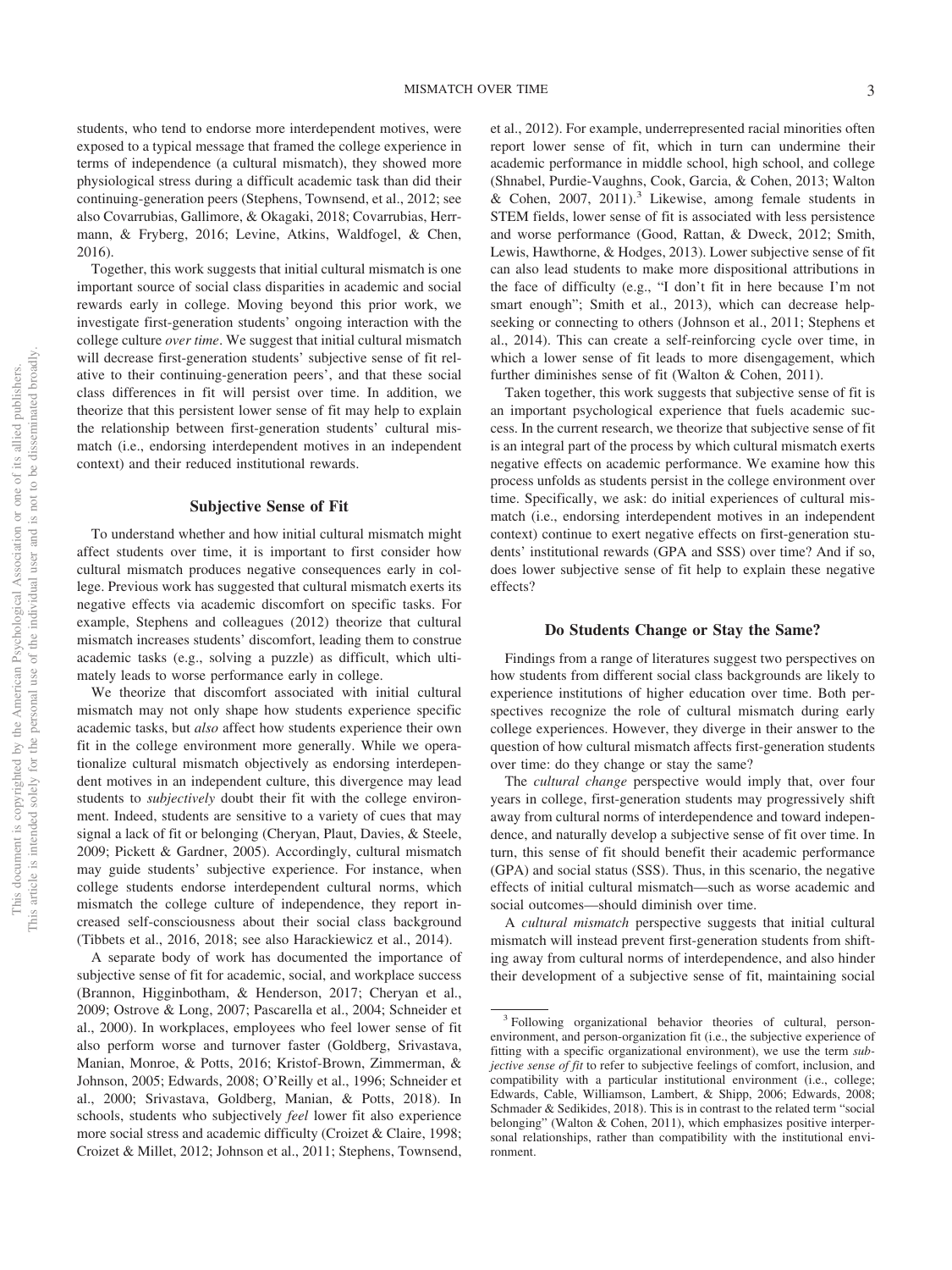class gaps in fit over time. In turn, students from different social class backgrounds would reap different institutional rewards (GPA, SSS) even at the end of college. Thus, in this case, the negative consequences of initial cultural mismatch should extend *beyond* students' transition to college, and fuel social class gaps that persist all the way to graduation.

#### **Cultural Change**

In support of the cultural change perspective, our review of literature suggests two processes by which first-generation students may overcome initial cultural mismatch and develop a subjective sense of fit over time: increasing familiarity and socialization. First, as people persist in new environments, they often become more familiar with and adjust to new cultural norms over time (Saks, Uggerslev, & Fassina, 2007). For instance, work on acculturation shows that immigrants who have social support in their new cultural environment often develop new cultural ways of being and may become bicultural (Mok, Cheng, & Morris, 2010; Sam & Berry, 2010; Ward & Kennedy, 2001). Similarly, organizational behavior research on newcomer socialization finds that new employees may feel lower subjective sense of fit at first, but that their sense of fit increases as they persist in the organization over time (Edwards, 2008).

Second, beyond increasing familiarity over time, college students may be especially likely to develop a subjective sense of fit over time via socialization. Indeed, college is a "strong situation," offering intensive socialization and acculturation processes (Alwin, Cohen, & Newcomb, 1991; Astin, 1993; Pascarella & Terenzini, 1991; see also Mischel, 1977). College students are fully immersed in their new environments and spend their daily lives interacting with the same institutional culture, via classes, residential life, and clubs (Armstrong & Hamilton, 2013; Sam & Berry, 2010; Weidman, 1989). Colleges actively teach students how to be effective and successful: colleges offer coursework and activities designed to socialize students toward independent cultural norms, which represent the institutional ideal (Fryberg & Markus, 2007; Morphew & Hartley, 2006).

Altogether, colleges provide strong institutional environments that actively socialize students, who themselves are most often experiencing a life stage in which change is especially likely. By persisting in such an institutional environment, first-generation students may shift away from interdependent cultural norms and toward independent cultural norms. Moreover, they may develop a greater subjective sense of fit over time. As a result, they may have better academic performance and social outcomes as they spend more time in college.

#### **Cultural Mismatch**

The key difference between the cultural change and cultural mismatch perspectives lies in whether they predict that students will change or stay the same. This prediction hinges on their divergent assumptions about how students are likely to respond to the initial experience of cultural mismatch. Our cultural mismatch perspective posits that initial cultural mismatch will undermine students' chances of developing a subjective sense of fit. As a result of this continued lower subjective sense of fit, social class gaps in academic and social outcomes should persist over time.

Below we review literature supporting this perspective, focusing on how a lack of social support and ineffective socialization can prevent the development of new cultural norms and a sense of fit.

First, prior work on both organizational socialization and immigrant acculturation has demonstrated that beyond mere familiarity, social support is critical for a subjective sense of fit to emerge: newcomers need to feel that they, and their own cultural norms, are welcomed and emotionally supported (Edwards, 2008; Sam & Berry, 2010; Ward & Kennedy, 2001). When people's cultural norms from their home environments are *not* welcomed in the new cultural context, they are unlikely to develop a sense of fit over time (Gelfand & Harrington, 2015; Phinney & Haas, 2003; Sam & Berry, 2010; Ward & Kennedy, 2001). As reviewed above, colleges prioritize independent cultural norms and often exclude the interdependent norms more common among first-generation students (Stephens, Fryberg, et al., 2012). As such, colleges do not provide the kind of social support that first-generation students likely need to adjust as newcomers. Indeed, first-generation compared with continuing-generation students report higher levels of marginalization in college (Johnson et al., 2011; Ostrove & Long, 2007; Stephens et al., 2014). And, absent intervention, they report feeling less included in college even in the fourth year (Tibbetts et al., 2016). Similar to immigrants who are marginalized in their new countries (Ward & Chang, 1997; Ward & Kennedy, 2001), first-generation students may even turn away from the unsupportive college context and turn toward their home communities instead for social support, which could further reinforce their lower sense of fit in college (e.g., Alwin et al., 1991; Covarrubias & Fryberg, 2015; Vasquez-Salgado, Greenfield, & Burgos-Cienfuegos, 2015).

Second, even when first-generation students engage in socialization activities in their new environments, colleges often design these socialization activities with an assumption of independence. Given the initial cultural mismatch between college norms of independence and first-generation students' endorsement of interdependence, these activities may not socialize students as intended (Fryberg et al., 2013; Weidman, 1989; see also Batruch, Autin, Bataillard, & Butera, 2019). For example, during classroom discussions intended to cultivate students' independence by asking them to express themselves, students guided by interdependent models of self often do not engage in the independent, selfexpressive behaviors expected of them. Instead, they are more likely to show deference to authority than to express their personal opinions (Kim & Markus, 2002; Lareau, 2003; Mok et al., 2010). As a result, college socialization activities may not help firstgeneration students develop a subjective sense of fit over time.

In summary, taking a cultural mismatch perspective, we argue that first-generation students' initial mismatch experience will prevent them from shifting toward independent cultural norms; instead, they will maintain their interdependent cultural norms over time. We further suggest that this initial mismatch will hinder students' chances to develop a subjective sense of fit over time. As a result, we expect social class gaps in important institutional rewards (GPA and SSS) will in fact *persist* throughout college to graduation.

#### **Current Research**

Using cross-sectional (Study 1) and longitudinal (Study 2) methods, we examine how students' social class backgrounds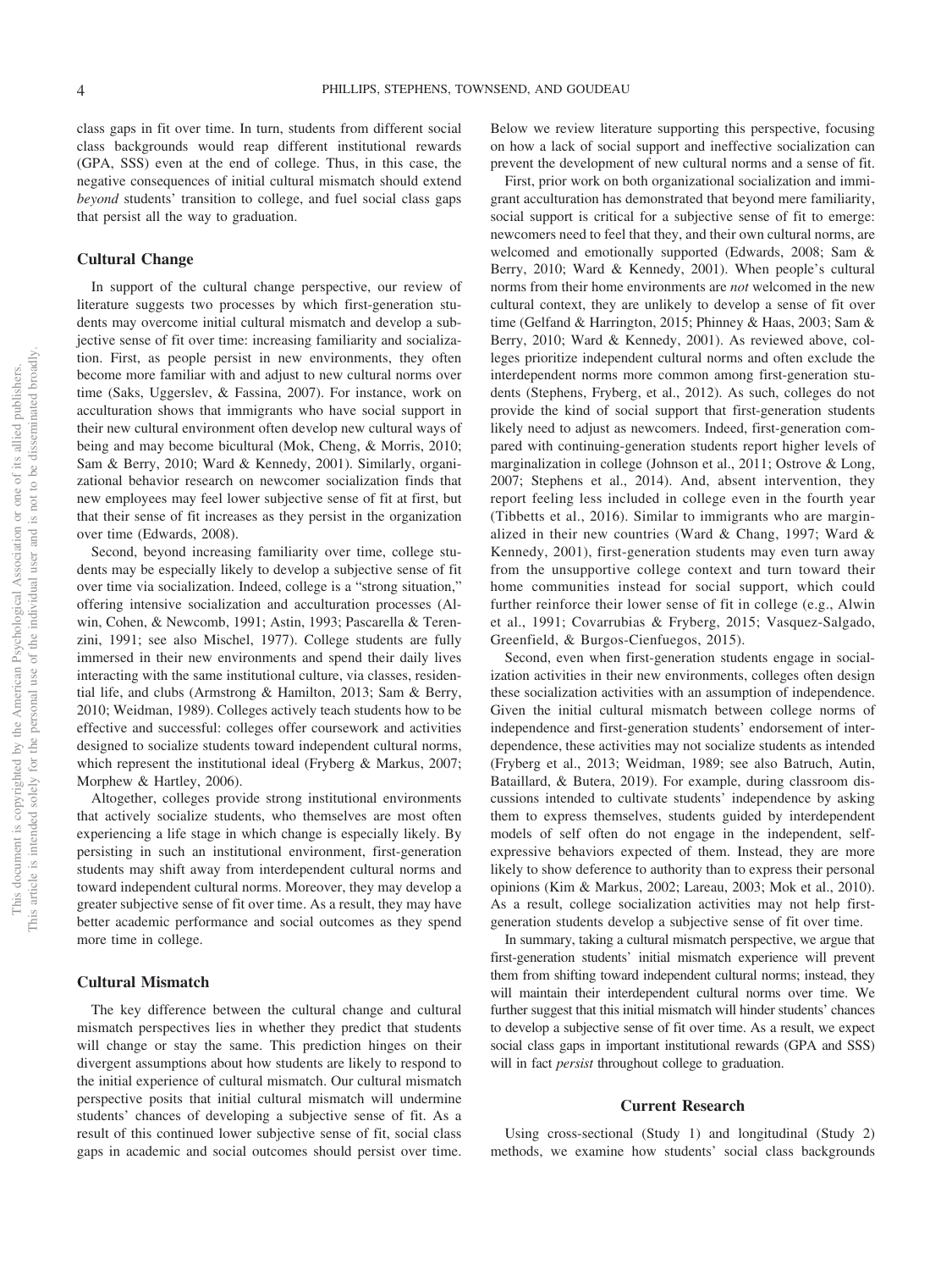affect their college experiences and outcomes over time. In doing so, we make three contributions. First, research has not yet explored how cultural mismatch, and its negative consequences, change or stay the same over time. In particular, we explore whether initial cultural mismatch (endorsing interdependence in an independent context) persists *throughout* first-generation students' four years in college. In doing so, we push cultural mismatch theory toward a more temporally dynamic approach.

Second, we consider whether initial cultural mismatch exerts negative effects on students' *long-term* institutional rewards. We focus on GPA (an academic reward) and SSS (a social reward) as our critical outcomes of interest. GPA is a relatively objective measure of academic achievement, and also a key predictor of important life outcomes, including future employment and earnings (Destin, Richman, Varner, & Mandara, 2012; Jones & Jackson, 1990). SSS is a relatively subjective measure of individuals' social status, and also a key predictor of important life outcomes, including health and life satisfaction (Adler, Epel, Castellazzo, & Ickovics, 2000; Singh-Manoux, Marmot, & Adler, 2005).

Third, we illuminate the *process* by which initial cultural mismatch may drive social class gaps in institutional rewards. Specifically, we focus on the previously untested role of subjective sense of fit with the college environment.

Based on the theorizing above, we propose the following hypotheses: First, we hypothesize that first-generation students will continue endorsing more interdependent motives over time, compared with continuing-generation students. Second, we hypothesize that initial mismatch (endorsing interdependent motives in an independent context) will prevent first-generation students from developing a subjective sense of fit over time. Third, we predict that the persistence of social class disparities in subjective sense of fit will in turn fuel the persistence of disparities in academic and social institutional rewards (GPA, SSS).

#### **Study 1: Cross-Sectional Design**

Using a cross-sectional design, Study 1 investigates whether first-generation students at the end of college are similar to firstgeneration students at the beginning of college (as hypothesized), or if they have shifted toward the cultural norms of their continuing generation peers. Specifically, among both first-year and fourth-year students, we examine whether first-generation students endorse more interdependent and fewer independent motives, compared with their continuing-generation peers. Among both first-year and fourth-year students, we also investigate whether first-generation students report lower subjective social status (SSS; Adler et al., 2000) than continuing-generation students. We expected that social class differences in college motives and SSS would be present at both the beginning *and* end of college, despite all students navigating through college and ultimately earning a four-year college degree.

#### **Method**

Participants. We recruited students from a competitive (top 100 –200; U.S. News & World Report, 2016), Catholic liberal arts college, located in the Midwest, with a large undergraduate population (15,000), including many commuters and part-time enrollees. Using a conservative effect size estimate of  $f^2 = .03$ , we

needed a total sample of  $322$  participants to achieve power = .8. We recruited until the college semester ended, for a sample of 409. Because our focus is on social class in the United States, we removed 57 international students. We also removed 33 students who were not in their first or fourth years in college, and 10 who did not report social class background, for a final sample  $N =$ 309.4 See Table 1 for participants' demographics.

**Survey.** Research assistants, unaware of hypotheses, asked on-campus passers-by if they would complete a "15-minute study for current freshmen or seniors" in exchange for a \$5 gift card. After completing measures of interdependence and independence, SSS, and demographics, participants were told they could also select a gift pen (see below).

#### **Measures**

**Motives for attending college.** Following previous research (Harackiewicz et al., 2014; Stephens, Fryberg, et al., 2012; Tibbetts et al., 2018), we assessed students' culture-specific norms regarding college, using a measure of motives for attending college. Given the college culture of independence, we operationalize the endorsement of interdependent motives as an indication of cultural mismatch. Further, this measure predicts important early college outcomes, including academic performance (Stephens, Fryberg, et al., 2012; Tibbetts et al., 2016, 2018).

Participants responded to six items representing relationshiporiented reasons for attending college (e.g., "I want to give back to my community";  $\alpha = .81$ ; [online supplemental materials\)](http://dx.doi.org/10.1037/pspi0000234.supp), shown by previous research to reflect *inter*dependent motives, and six items representing individual-focused reasons (e.g., "I want to become an independent thinker;"  $\alpha$  = .82), shown to reflect *in*dependent motives (Stephens, Fryberg, et al., 2012). Items were intermixed, and participants responded using a scale, 1 (*strongly disagree*) to 7 (*strongly agree*). Responses were averaged to create composite measures of interdependence and independence.

Consistent with previous research (Stephens, Fryberg, et al., 2012), principal components analysis (varimax rotation) of all 12 items revealed that the six independent items loaded onto one factor (range  $[0.61, 0.81]$ , Eigenvalue = 4.06, 28% variance explained) and six interdependent items loaded onto a second factor  $(\text{range } [.64, .74],$  Eigenvalue = 2.35, 25% variance explained). No items loaded highly onto the opposite factor (range  $[-.11, .37]$ , all other Eigenvalues  $\leq 1$ ).

Just as students may decide their college major no longer fits their preferences and goals, students may also see college itself fitting into their plans differently over time. That is, at the end of college, students may understand themselves as having different reasons for attending college (e.g., secure a good job) than they did upon entry (e.g., explore the world).<sup>5</sup>

**Pen choice.** In addition to the motives measure, we used a behavioral task— choice between unique or common pen— designed to capture people's preferences for independence or inter-

<sup>4</sup> Results persist if we retain students who accidentally participated in the study, despite not being in the first or fourth years [\(online supplemental](http://dx.doi.org/10.1037/pspi0000234.supp) [materials\)](http://dx.doi.org/10.1037/pspi0000234.supp).<br><sup>5</sup> Indeed, in our longitudinal results (Study 2), we do find evidence that

this measure is sensitive to change over time (Time 1 to Time 2 difference score range: interdependence  $[-4, 5]$ , independence  $[-6, 6]$ ).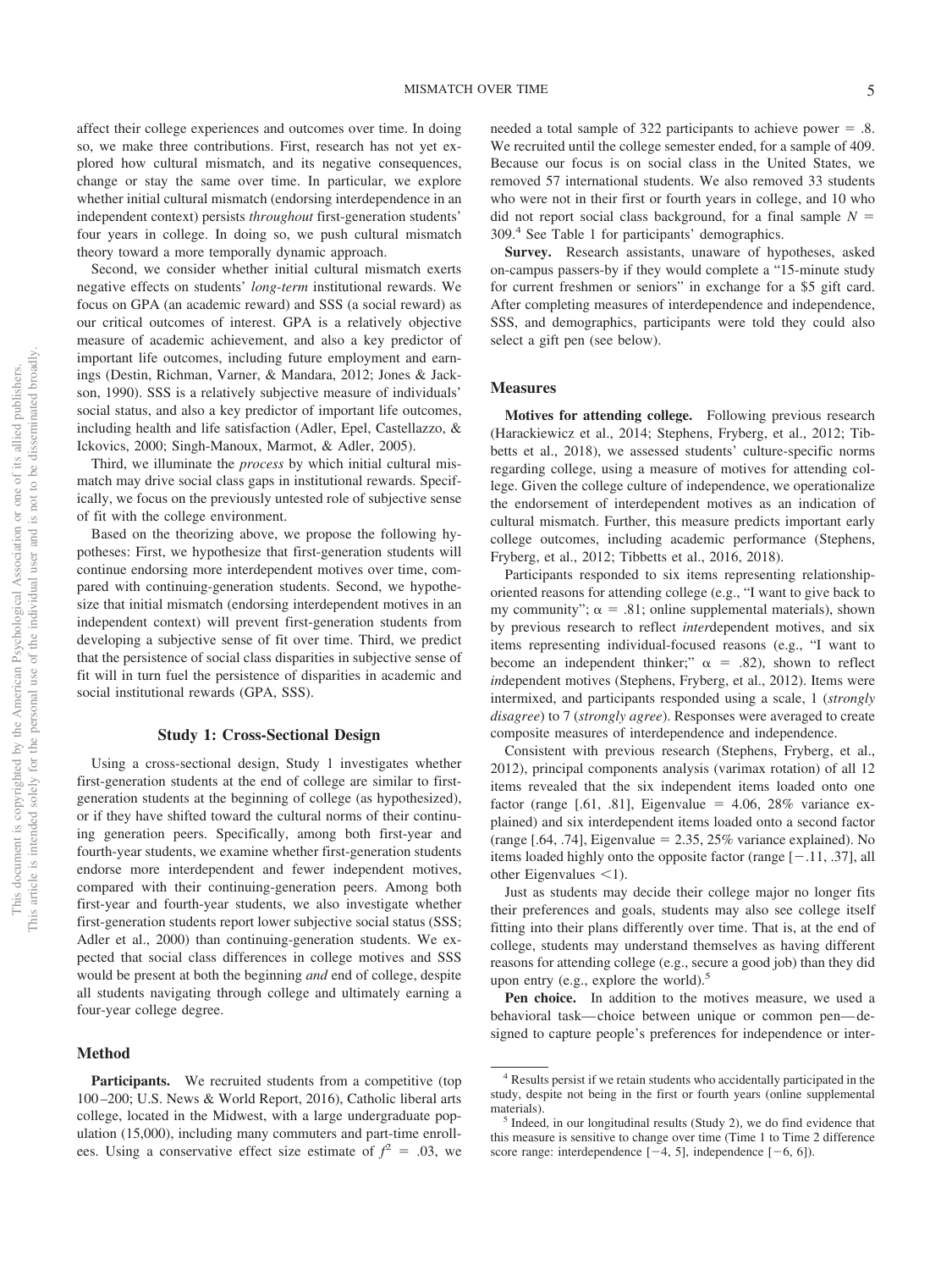| Table 1      |
|--------------|
| Demographics |

|                              | Study 1               |                  | Study 2                        |                                        |
|------------------------------|-----------------------|------------------|--------------------------------|----------------------------------------|
| Variable                     | Continuing-generation | First-generation | Continuing-generation          | First-generation                       |
| 1. N                         | 232                   | 77               | 1,185(T1)<br>155 (T2)          | 187(T1)<br>110(T2)                     |
| 2. Gender (female, male)     | 27%, 73%              | 35%, 65%         | 50%, 50% (T1)<br>59%, 41% (T2) | 51\%, 49\% $(T1)$<br>60\%, 40\% $(T2)$ |
| 3. Race                      |                       |                  | (T1), (T2)                     | (T1), (T2)                             |
| Asian/Asian American         | 7%                    | 8%               | 24%, 28%                       | 37%, 43%                               |
| Black/African American       | 7%                    | $10\%$           | $11\%, 8\%$                    | 12%, 12%                               |
| Native American              | $0\%$                 | $1\%$            | 5%, 3%                         | $6\%, 5\%$                             |
| Latino/a / Latino/a American | $4\%$                 | 25%              | 14%, 15%                       | 27\%, 25\%                             |
| White/European American      | 71%                   | $42\%$           | 45%, 43%                       | 17%, 15%                               |
| Multiracial or Other race    | $11\%$                | 14%              |                                |                                        |
| Unknown                      |                       |                  | $1\%$ , $4\%$                  | $1\%, 0\%$                             |
| 4. Year (first, fourth)      | 73%, 27%              | $60\%$ , $40\%$  |                                |                                        |

*Note*. For Study 2, university admissions data did not include multiracial option at the time.

dependence. Indeed, previous research has shown that this choice reflects culture-specific norms for uniqueness (independence) versus similarity (interdependence; Kim & Markus, 1999; Kim & Sherman, 2007), and can be used to assess underlying models of self. Because pen choice indicates whether students act on interdependent norms, measuring pen choice in the college context may be useful as an additional indicator of cultural mismatch.

Following previous research (Kim & Markus, 1999; Stephens, Markus, & Townsend, 2007), we asked students to choose a pen (unique vs. common) from a set. The experimenter randomly drew five pens from a bag containing orange and green pens. If the experimenter drew five of the same color, one was replaced with the opposite color. This created a set with either three or four pens of one color (majority color), and two or one pen of the other color (minority color). The pens were then presented to the participant, whose choice was recorded. If the participant chose a minority pen color— unique in the set—this was recorded as an independent choice (coded 1). If the participant chose a majority color pen— conforming in the set—this was recorded as an interdependent choice (coded  $-1$ ).

**Subjective social status (SSS).** Using a standard measure, participants used a ladder image "representing where people stand in the United States" to self-identify where they ranked compared with "other people in the United States"  $(1 =$  lowest status,  $10 =$ highest status; Adler et al., 2000).

**Social class background.** Participants were considered firstgeneration if neither parent had a four-year college degree, and continuing-generation if at least one parent had a four-year college degree (self-reported: first-generation  $= -1$ , continuing-genera- $\text{tion} = 1$ ; Housel & Harvey, 2009).

**Year.** Year in college was self-reported (first-year  $= -1$ , fourth-year  $= 1$ ).

(underrepresented minority: Black, Latino/a, Native, Other  $= -1$ ; White/Asian  $= 1$ ).

#### **Results**

Table 2 presents correlations, and Table 3 presents means and standard deviations for Study 1. We present results of linear regressions, in which each dependent variable is regressed on social class background, year, gender, and race.<sup>6</sup> Then, we present results from the same regression models, but including an interactive effect of social class and year (see Table 4).<sup>7</sup>

**Interdependent motives.** As hypothesized, first-generation students were significantly more likely to endorse interdependent motives than were continuing-generation students,  $b = -.22, 95\%$ confidence interval (CI)  $[-.40, -.05]$ , *SE* = .09, *t*(296) = -2.47,  $p = .01, f^2 = 02$ . We found no effect of year on students' endorsement of interdependent motives,  $b = .04, 95\%$  CI [ $-.12,$ .20], *SE* = .08,  $t(296)$  = .49,  $p = .62$ , and no interactive effect of social class background and year on interdependent motives,  $b =$ .09, 95% CI [-.09, .26], *SE* = .09,  $t(295)$  = .95,  $p = .34$ , indicating consistent endorsement of interdependent motives across students in the first or fourth year of college.

**Independent motives.** As hypothesized, first-generation students were significantly less likely to endorse independent motives than were continuing-generation students,  $b = .22, 95\%$  CI [.10, .35], *SE* = .06,  $t(296) = 3.50$ ,  $p < .001$ ,  $f^2 = 04$ . We found no effect of year on students' endorsement of independent motives,

**Demographics.** Participants' gender (female  $= -1$ , male  $=$ 1) and race were self-reported (see Table 1). Research finds that non-Asian minorities face underrepresentation and report worse social and academic outcomes in U.S. colleges compared with Whites and Asians (Harackiewicz, Canning, Tibbetts, Priniski, & Hyde, 2016; Kao, 1995; Kao & Thompson, 2003; Steele, 2010). Accordingly, we code race using underrepresented minority status

<sup>6</sup> Research has established associations between race and social class, social fit in college, and academic performance (e.g., Fischer, 2007; Harackiewicz et al., 2016; Johnson et al., 2011; Kao, 1995; Steele, 2010). Gender is also associated with academic performance (Conger & Long, 2010), and both race and gender can be associated with models of self (Markus & Kitayama, 2010). To isolate effects of social class, we control for race and gender across studies. However, our results persist both without race and gender covariates, and when we code race using a majority/minority status method instead of underrepresented minority status [\(online supplemental materials\)](http://dx.doi.org/10.1037/pspi0000234.supp). <sup>7</sup> We also probed for intersectional effects; however, we found no

significant Social Class  $\times$  Race interactions nor Social Class  $\times$  Gender interactions in Study 1 or Study 2 [\(online supplemental materials\)](http://dx.doi.org/10.1037/pspi0000234.supp).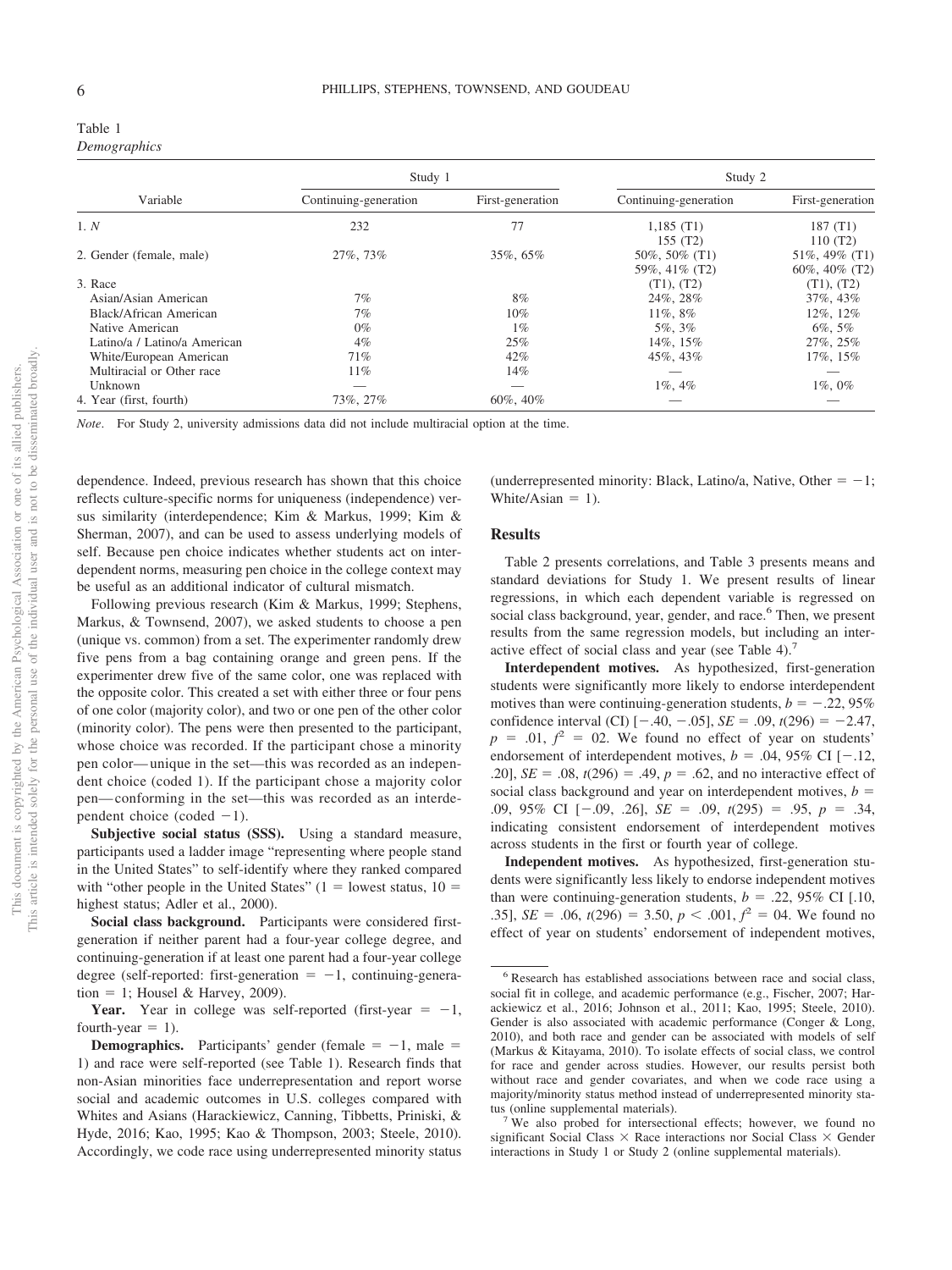| í<br>₫<br>$\frac{1}{2}$<br>i.<br>)<br>ł<br>$\mathcal{L}$ | てくぐ<br>ì<br>Ϊ<br>$\frac{1}{1}$ |
|----------------------------------------------------------|--------------------------------|
| $\frac{1}{2}$                                            |                                |
| Í<br>j<br>ì.<br>ł<br>This $\epsilon$                     | į                              |

Table 2<br>Studies 1 and 2: Correlations *Studies 1 and 2: Correlations*

| Variable                                                                                                                                                                                     |                                                  | $\mathcal{L}$                                     | 3                                                                                                            | 4      | 5 | ١c                                                                         | $\overline{ }$ | $\infty$                                                                                                                                                                                                                              | $\circ$ | $\supseteq$ | $\Box$                                                                                  | 12                                                                                                                | 13                                                                               | 4                   |
|----------------------------------------------------------------------------------------------------------------------------------------------------------------------------------------------|--------------------------------------------------|---------------------------------------------------|--------------------------------------------------------------------------------------------------------------|--------|---|----------------------------------------------------------------------------|----------------|---------------------------------------------------------------------------------------------------------------------------------------------------------------------------------------------------------------------------------------|---------|-------------|-----------------------------------------------------------------------------------------|-------------------------------------------------------------------------------------------------------------------|----------------------------------------------------------------------------------|---------------------|
| 1. Social class background                                                                                                                                                                   |                                                  |                                                   |                                                                                                              |        |   |                                                                            |                |                                                                                                                                                                                                                                       |         |             |                                                                                         |                                                                                                                   |                                                                                  |                     |
| 2. Interdependent motives (T1)                                                                                                                                                               | $-25^*$<br>$S1. - 23^*$                          |                                                   |                                                                                                              |        |   |                                                                            |                |                                                                                                                                                                                                                                       |         |             |                                                                                         |                                                                                                                   |                                                                                  |                     |
| 3. Interdependent motives (T2)                                                                                                                                                               | $S1. -$<br>S <sub>2</sub> .                      | $57*$<br>S2.                                      |                                                                                                              |        |   |                                                                            |                |                                                                                                                                                                                                                                       |         |             |                                                                                         |                                                                                                                   |                                                                                  |                     |
| 4. Independent motives (T1)                                                                                                                                                                  | $S2. - 34^*$<br>S1. $18^*$<br>S2. 03             | $.20*$<br>$27*$<br>S1.<br>$\mathbf{S}^2$          | S                                                                                                            |        |   |                                                                            |                |                                                                                                                                                                                                                                       |         |             |                                                                                         |                                                                                                                   |                                                                                  |                     |
| 5. Independent motives (T2)                                                                                                                                                                  | $S1. -$                                          | $\overline{\mathsf{S}}$ l.                        | $-0$<br>$\frac{S2. - 03}{S1. - 29^*}$                                                                        |        |   |                                                                            |                |                                                                                                                                                                                                                                       |         |             |                                                                                         |                                                                                                                   |                                                                                  |                     |
| 6. Subjective sense of fit (T1)                                                                                                                                                              | S <sub>2</sub> .<br>S1.                          | $\overline{10}$<br>S2.01<br>S <sub>2</sub><br>S1. | $\overline{5}$ $\overline{2}$ $\overline{5}$                                                                 |        |   |                                                                            |                |                                                                                                                                                                                                                                       |         |             |                                                                                         |                                                                                                                   |                                                                                  |                     |
| 7. Subjective sense of fit (T2)                                                                                                                                                              | $S2. .12*$<br>$SL$ .                             | $S1. -$                                           | $\frac{1}{2}$ . - .20*<br>$-10$                                                                              |        |   |                                                                            |                |                                                                                                                                                                                                                                       |         |             |                                                                                         |                                                                                                                   |                                                                                  |                     |
| $8. SSS$ $(T1)$                                                                                                                                                                              | $.28*$<br>$\ddot{57}$<br>S <sub>2</sub> .<br>S1. | $-18^{*}$<br>$-25^*$<br>S <sub>2</sub><br>S1.     | Š<br>S                                                                                                       |        |   |                                                                            |                |                                                                                                                                                                                                                                       |         |             |                                                                                         |                                                                                                                   |                                                                                  |                     |
| $9.$ SSS $(T2)$                                                                                                                                                                              | S2.<br>$S1$ .                                    | $S1. -$<br>S2.                                    | $\frac{1}{2}$ $\frac{1}{2}$<br>òò<br>$\mathbf{\Omega}$                                                       |        |   |                                                                            |                |                                                                                                                                                                                                                                       |         |             |                                                                                         |                                                                                                                   |                                                                                  |                     |
|                                                                                                                                                                                              | $33*$<br>S <sub>2</sub> .                        | S <sub>2</sub>                                    | $-0.09$<br>òò                                                                                                |        |   |                                                                            |                |                                                                                                                                                                                                                                       |         |             |                                                                                         |                                                                                                                   |                                                                                  |                     |
| 10. GPA (T1)                                                                                                                                                                                 | $\cdot$ 12*<br>S1.                               | $-16^*$<br>S1.<br>S <sub>2</sub> .                | $-13$<br>S <sub>2</sub><br>S                                                                                 |        |   |                                                                            |                |                                                                                                                                                                                                                                       |         |             |                                                                                         |                                                                                                                   |                                                                                  |                     |
| 11. GPA $(T2)$                                                                                                                                                                               | $\frac{S2}{S1}$ .                                | $-22^{*}$<br>S <sub>2</sub>                       | $-22$<br>ò<br>S                                                                                              |        |   |                                                                            |                | $\begin{array}{cccc}\n & - & - & \overline{1} & \overline{1} & \overline{1} \\  & - & - & - & - & \overline{1} \\  & - & - & - & - & \overline{1} \\  & - & - & - & - & \overline{1} \\  & - & - & - & - & \overline{1}\n\end{array}$ |         |             |                                                                                         |                                                                                                                   |                                                                                  |                     |
| 12. Race                                                                                                                                                                                     | $S2. .27^*$<br>$S1. .30^*$                       | $-35^*$<br>S1.                                    | $\boldsymbol{\omega}$                                                                                        |        |   |                                                                            |                |                                                                                                                                                                                                                                       |         |             |                                                                                         |                                                                                                                   |                                                                                  |                     |
| 13. Gender                                                                                                                                                                                   | $\Xi$<br>S1.08<br>S2.                            | $-16$<br>$S1.13*$<br>S <sub>2</sub>               | $-0$                                                                                                         |        |   | $-0$                                                                       |                | $\frac{2}{5}$                                                                                                                                                                                                                         |         |             | $-.02$                                                                                  |                                                                                                                   |                                                                                  |                     |
| 14. Year                                                                                                                                                                                     | $S2. .00$<br>$S1. -12$ <sup>*</sup>              | S1.06<br>S2.01                                    | $-.02$                                                                                                       | $-0.5$ |   |                                                                            |                |                                                                                                                                                                                                                                       |         |             |                                                                                         |                                                                                                                   |                                                                                  |                     |
| 15. Pen choice                                                                                                                                                                               | S1.09<br>I<br>S2.<br>S2.                         | S2.<br>S1.<br>S <sub>2</sub>                      | <b>Sidishi</b><br>Sidishi<br>Sidishi<br>Sidishi<br>Sidishi<br>Sidishi<br>Sidishi<br>Sidishi<br>Sidishi<br>Hi |        |   | $\overline{a}$ $\overline{a}$ $\overline{a}$ $\overline{a}$ $\overline{a}$ |                | $\begin{array}{r} 2.1 - 0.02 \\ 2.1 - 0.02 \\ 2.1 - 0.02 \\ 2.1 - 0.02 \end{array}$                                                                                                                                                   |         |             | _ _ _ _ _ _<br>ន. _ _ _ _ _ _ _ _ _<br>ន. _ _ _ _ _ _ _ _ _ _<br>ន. _ _ _ _ _ _ _ _ _ _ | $-0.02$<br>$\begin{array}{c} 81.11^{\dagger} \\ 82.00 \\ 82.1 - 05 \\ 81.1 - 05 \\ 81.02 \\ 81.02 \\ \end{array}$ | $\begin{array}{c} $11 - .05 \ $2. - $65 \ $31. - .05 \ $32. - $65 \ \end{array}$ | $\frac{81.00}{52.}$ |
| Social class background (-1 = first generation, 1 = continuing generation); race (-1 = URM, 1 = White/Asian); gender (-1 = female, 1 = male); year (-1 = first year in college, 1 =<br>Note. |                                                  |                                                   |                                                                                                              |        |   |                                                                            |                |                                                                                                                                                                                                                                       |         |             |                                                                                         |                                                                                                                   |                                                                                  |                     |

fourth year in college); pen choice  $(1 =$ 

†

 $\bar{p}$   $\leq$  .06.  $\tilde{p}$ 

 $p > 0.05$ .

 $=$  independent,  $-1$   $=$ 

interdependent).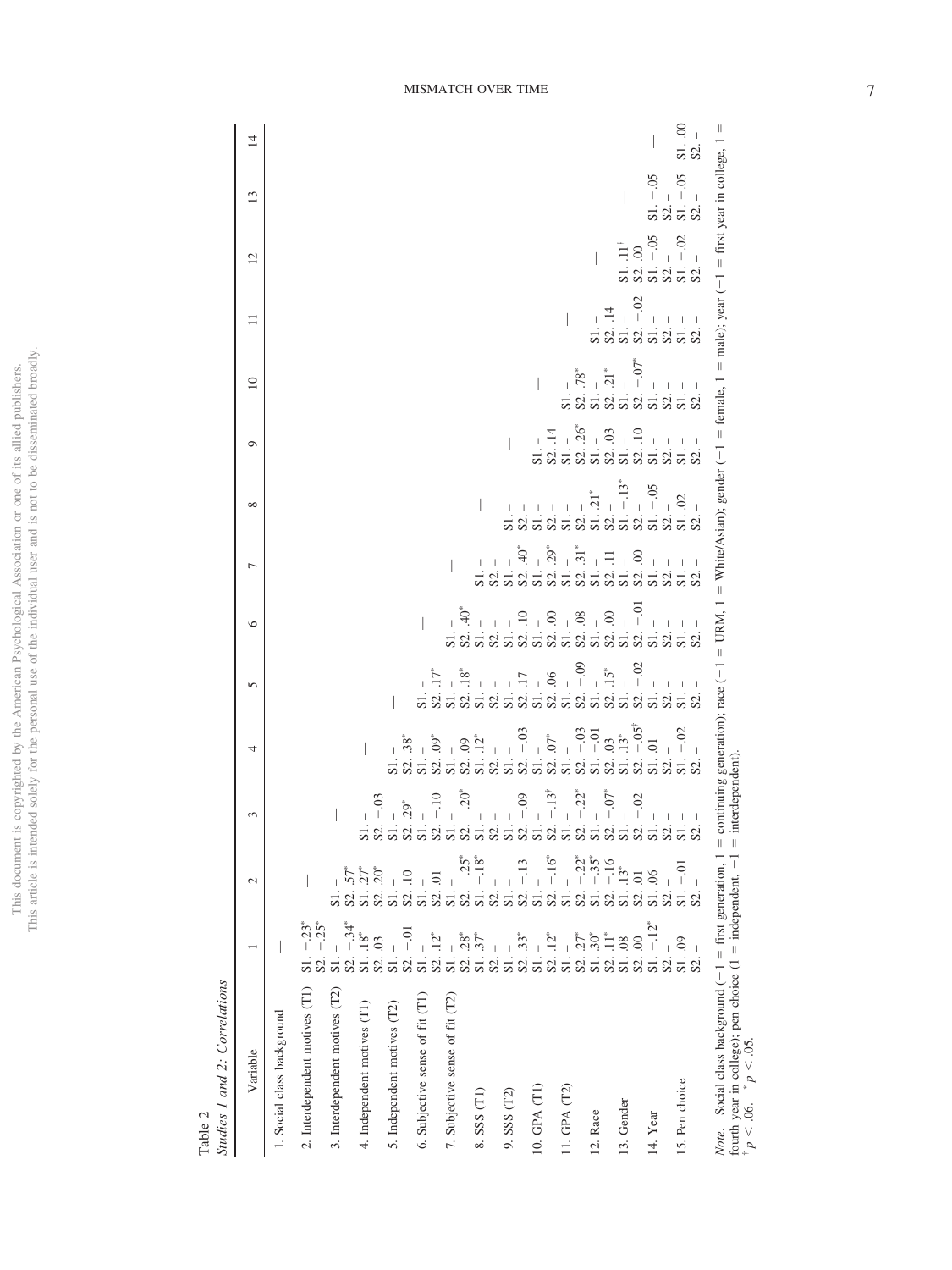|                                                                                                                            | Year 1                                                                   |                                                                          | Year 4                                                               |                                                                           |
|----------------------------------------------------------------------------------------------------------------------------|--------------------------------------------------------------------------|--------------------------------------------------------------------------|----------------------------------------------------------------------|---------------------------------------------------------------------------|
| Variable (scale)                                                                                                           | Continuing generation                                                    | First generation                                                         | Continuing generation                                                | First generation                                                          |
| 1. Interdependent motives $(1-7)$<br>2. Independent motives $(1-7)$<br>3. Unique pen choice $(0-100\%)$<br>4. SSS $(1-10)$ | $4.13(1.35)^{a}$<br>5.81 $(.94)^a$<br>43.7 $(.50)^{a}$<br>$6.56(1.26)^a$ | 4.93 $(1.51)^b$<br>5.47 $(.87)^{b}$<br>45.7 $(.50)^a$<br>5.33 $(1.57)^b$ | $4.27(1.41)^a$<br>5.93 $(.79)^a$<br>54.0 $(.50)^a$<br>$6.60(1.63)^a$ | 4.92 $(1.30)^b$<br>5.42 $(1.14)^b$<br>$22.6(.43)^{b}$<br>$5.19(1.49)^{b}$ |

Table 3 *Study 1 Means (Standard Deviations)*

*Note*. SSS = subjective social status. Within variables, those marked with "a" are significantly different than those marked with "b".

 $b = .03,95\%$  CI [ $-.08, .14$ ], *SE* = .06,  $t(296) = .51, p = .61$ , and no interactive effect of social class background and year on independent motives,  $b = .05,95\%$  CI  $[-.07, .18]$ ,  $SE = .06$ ,  $t(295) =$  $.82, p = .42$ , indicating consistent endorsement of independent motives across students in the first or fourth year of college.

Pen choice. Using a binomial logistic model, we regressed pen choice on social class background, year, gender, and race. As hypothesized, first-generation students were marginally less likely to choose a unique pen than were continuing-generation students,  $log-odds = .26,95\% \text{ CI} [-.01, .53], SE = .14, z(299) = 1.77, p =$ .08.

However, this effect was qualified by a significant interaction of social class background and year on pen choice,  $log-odds = .36$ , 95% CI [.07, .67], *SE* - .15, *z*(298) - 2.39, *p* - .02, odds ratio  $(OR) = 1.44$ . Among those in the first year of college, contrary to expectations, first-generation and continuing-generation students were similarly likely to choose a unique pen,  $log-odds = .02,95%$ CI  $[-.32, .36]$ , *SE* = .17,  $z(298) = .09$ ,  $p = .93$ . Among those in the fourth year of college, we did find the expected social class difference: first-generation students were significantly less likely than continuing-generation students to choose a unique pen, logodds = .74, 95% CI [.25, 1.27], *SE* = .26, *z*(298) = 2.87, *p* = .004. Decomposed differently, among first-generation students, students in the fourth year of college were significantly less likely to choose a unique pen compared with those in the first year of college,  $log-odds = -.54, 95\% \text{ CI} [-1.08, -.04], SE = .26,$  $z(298) = -2.04$ ,  $p = .04$ . Among continuing-generation students, there was no effect of year,  $log-odds = .19, 95\% \text{ CI} [-.11, .48],$  $SE = .15$ ,  $z(298) = 1.24$ ,  $p = .22$ .

**Subjective social status (SSS).** As hypothesized, firstgeneration students reported significantly lower SSS than did continuing-generation students,  $b = .60, 95\%$  CI [.41, .79],  $SE =$  $\mathbf{10}, \mathbf{10} = 6.17, p < .001, f^2 = 13$ . We found no effect of year on students' SSS,  $b = -.03, 95\%$  CI  $[-.20, .15]$ ,  $SE = .09$ ,  $t(293) = -.30, p = .77,$  and no interactive effect of social class background and year on SSS,  $b = -.01, 95\%$  CI [ $-.20, .18$ ], *SE* =  $.10, t(292) = -.08, p = .94, indicating consistent SSS differences$ across students in the first or fourth year of college.

#### **Discussion**

Study 1 finds that, early in college, first-generation students are guided by more interdependent and fewer independent motives than are continuing-generation students, replicating previous research. Going beyond previous work, and supporting our proposed cultural mismatch perspective, we also found that these differences remain largely consistent at the end of college.

Indeed, we found converging evidence of the expected social class differences in cultural norms: across three attitudinal and behavioral measures at two different time points (six total tests), only one did not show expected social class differences (pen choice, early in college). We speculate that one reason for this null finding is that the dichotomous nature of the behavioral task could make it challenging to reliably detect differences in independence versus interdependence. Moreover, recent work has found that the pen choice measure may be especially sensitive to situational cues present in the surrounding environment (Yamagishi, Hashimoto, & Schug, 2008).

Further, Study 1 shows that first-generation students report lower SSS during their first year in college, *and* that this difference also exists among students in their final year. Altogether, Study 1 provides initial evidence that first-generation students' culturespecific motives and SSS remain the same at the beginning and end of college.

#### **Study 2: Longitudinal Design**

In Study 2, we investigate whether first-generation students stay the same or shift toward middle- and upper-class cultural norms as they persist in the college environment over time. We aim to build on Study 1 in several ways. First, we disentangle effects of time and cohort by moving from a cross-sectional design to a longitudinal design, in which we track the same cohort of students from college entry (Time 1) to graduation four years later (Time 2). Second, we recruit participants from a different university, allowing us to consider whether findings from Study 1 replicate in a different college context.

Third, in Study 2, we explore both relatively objective (academic performance) and subjective (social status) outcomes, to investigate whether social class disparities persist over time. Finally, we also test students' subjective sense of fit as a factor that may fuel the effect of initial cultural mismatch (interdependent motives in an independent context) on academic and social disparities over time. In Study 2, we expected:

*Hypothesis 1:* Social class differences in independent and interdependent motives upon entering college (Time 1) will persist throughout college (Time 2).

*Hypothesis 2:* Social class differences in subjective sense of fit upon entering college (Time 1) will persist throughout college (Time 2).

*Hypothesis 3:* Social class differences in college outcomes (GPA, SSS; Time 1) will persist throughout college (Time 2).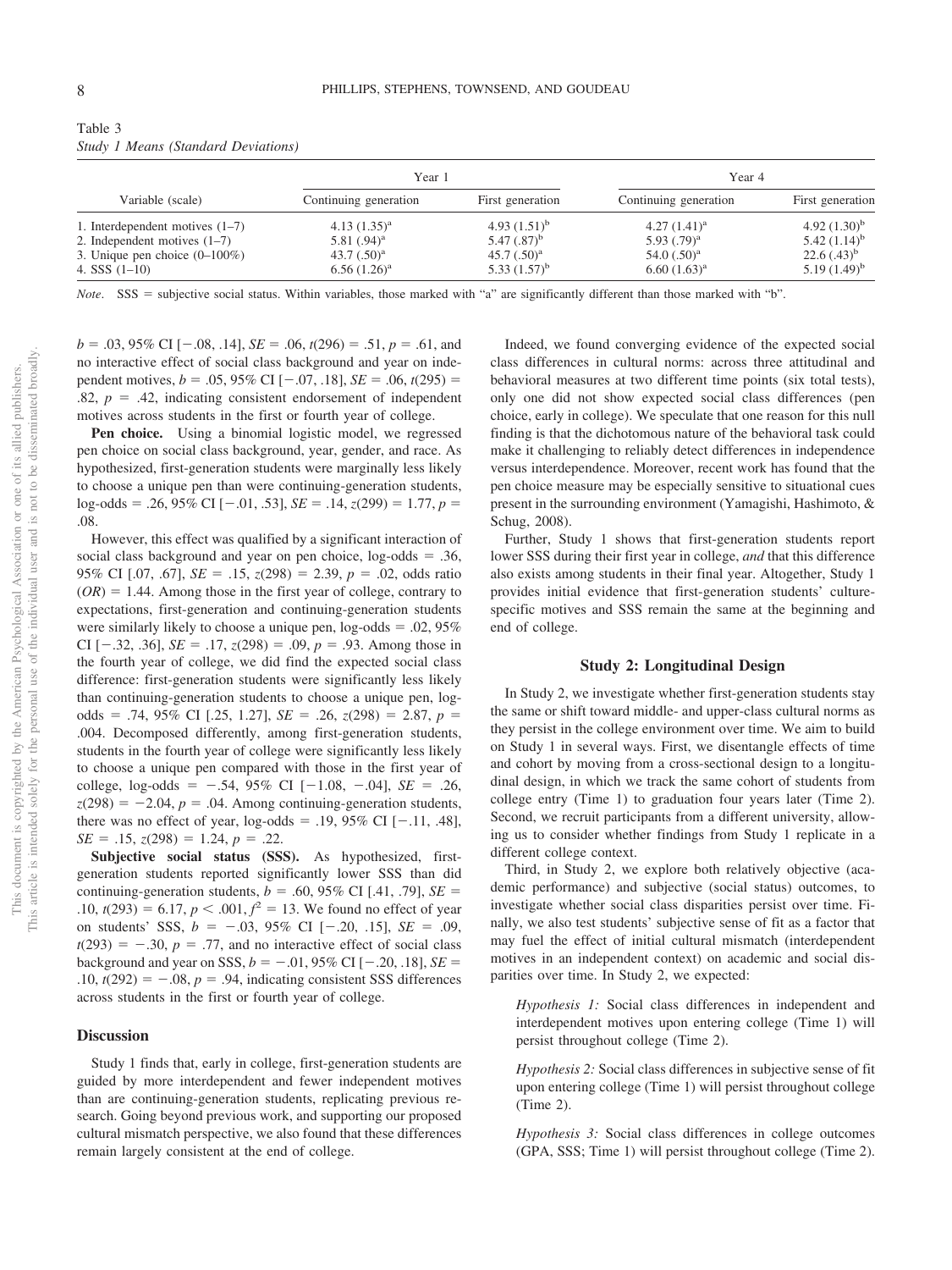|                    | nahino<br>i tu: |
|--------------------|-----------------|
|                    | ression.<br>Reg |
|                    | $\sqrt{2}$      |
|                    | Allandi.        |
|                    |                 |
| T <sub>o</sub> hi. |                 |

|                                                                                                                                                                                                                                                                                                           |                  |                | Interdependent motives                                                                 |                |                     |                | Independent motives                                                       |                |                         |           | Pen choice (binary)                                                                                   |                |                                  |                 | SSS                                      |                                                   |
|-----------------------------------------------------------------------------------------------------------------------------------------------------------------------------------------------------------------------------------------------------------------------------------------------------------|------------------|----------------|----------------------------------------------------------------------------------------|----------------|---------------------|----------------|---------------------------------------------------------------------------|----------------|-------------------------|-----------|-------------------------------------------------------------------------------------------------------|----------------|----------------------------------|-----------------|------------------------------------------|---------------------------------------------------|
| Variable (fixed)                                                                                                                                                                                                                                                                                          |                  | SE             | t (df                                                                                  | D              | Δ                   | <b>SE</b>      | t(d)                                                                      | D              | Δ                       | <b>SE</b> | $z$ (df)                                                                                              | D              | 4                                | SE              | (d)                                      | Þ                                                 |
| Intercept                                                                                                                                                                                                                                                                                                 | 4.63             |                | $47.23$ (                                                                              |                |                     |                | 81.96 (296)                                                               |                | $-.27$                  |           |                                                                                                       |                |                                  |                 |                                          |                                                   |
| Social class background                                                                                                                                                                                                                                                                                   |                  |                | 999999<br>88888                                                                        | $\frac{5}{10}$ | 323511<br>225511    |                | 3.50 (296)<br>0.51 (296)                                                  | $\frac{1}{2}$  | Ķ                       |           | $-1.76(299)$<br>$1.77(299)$<br>$-0.05(299)$                                                           | S.             | 5.95<br>5.95<br>5.95<br>5.95     | $\Xi$           | 56.46 (293)<br>6.17 (293)<br>-0.30 (293) | $\frac{1}{2}$                                     |
| Year                                                                                                                                                                                                                                                                                                      | $232$<br>$-0.52$ |                | $-2.47$<br>$-0.49$<br>$-5.92$<br>$-3.34$                                               | .62            |                     | $\overline{0}$ |                                                                           | $\ddot{\circ}$ | $-03$                   | $\Xi$     |                                                                                                       | 96.            |                                  | $\odot$         |                                          | $\overline{7}$                                    |
| Race                                                                                                                                                                                                                                                                                                      |                  | $\overline{0}$ |                                                                                        | 00.7           |                     |                | $-1.68(296)$                                                              | $\ddot{=}$     | $-13$                   |           | (299)<br>$-0.95($                                                                                     | $\ddot{r}$     |                                  | $\ddot{=}$      | 2.11 (293)<br>-3.17 (293)                | Ŕ                                                 |
| Gender                                                                                                                                                                                                                                                                                                    | 0.28             |                |                                                                                        | 00             | 0.13                |                | (296)<br>2.15(                                                            |                |                         |           | (299)<br>$-0.93$                                                                                      |                |                                  | $\overline{6}$  | (293)                                    | $\overline{002}$                                  |
|                                                                                                                                                                                                                                                                                                           |                  |                |                                                                                        |                |                     |                |                                                                           |                |                         |           |                                                                                                       |                |                                  |                 |                                          |                                                   |
| Intercept                                                                                                                                                                                                                                                                                                 | 4.63             |                |                                                                                        | 500            |                     |                | 81.90 (295)                                                               | 흥흥<br>V        | $-30$                   |           | $-1.87(298)$                                                                                          |                |                                  |                 |                                          |                                                   |
| Social class background                                                                                                                                                                                                                                                                                   |                  |                |                                                                                        | 03             | s<br>1920<br>2      |                |                                                                           |                | $\ddot{3}$              |           |                                                                                                       | S              |                                  |                 | 56.37 (292)<br>5.95 (292)                | $\overline{5}\overline{0}$                        |
| Year                                                                                                                                                                                                                                                                                                      | $0.20$<br>0.004  |                |                                                                                        |                |                     |                |                                                                           | $\delta$       |                         |           |                                                                                                       | र्थ            |                                  | $\Xi$           |                                          |                                                   |
| Race                                                                                                                                                                                                                                                                                                      | $-0.53$<br>0.28  |                | ຄົດຄິດຄິດ<br>ຄິດຄິດຄິດ<br>$47.21$<br>$-2.13$<br>$-6.949$<br>$-5.96$<br>$3.41$<br>$(2)$ | 8.800          | $-0.11$             | 06             | 3.59 (295)<br>0.12 (295)<br>-1.72 (295)                                   | 60.            | $-18$<br>$-16$<br>$-16$ |           | $\begin{array}{r} 2.38~(298) \\ -1.16~(298) \\ -1.11~(298) \\ -1.11~(298) \\ -0.70~(298) \end{array}$ | ĽČ.            | 5.98<br>0.000<br>0.0000<br>0.000 | $\overline{10}$ | $-0.23(292)$<br>2.11(292)                | $\ddot{\approx}$ $\dot{\approx}$ $\ddot{\approx}$ |
| Gender                                                                                                                                                                                                                                                                                                    |                  |                |                                                                                        |                | $\frac{0.13}{0.05}$ |                | 2.22(295)                                                                 | S              |                         |           |                                                                                                       | $\frac{48}{5}$ |                                  | $\overline{60}$ | $-3.16(292)$                             |                                                   |
| Social Class Background X Year                                                                                                                                                                                                                                                                            | 0.09             |                | 0.95                                                                                   | $\ddot{34}$    |                     |                | (295)<br>$0.82$ (                                                         |                |                         |           | (298)<br>2.39                                                                                         |                |                                  |                 | $-0.08$ (292)                            |                                                   |
| Note. We include degrees of freedom for z-statistic only in order to indicate sample size after listwise deletions. Social class background $(-1 + \text{first-generation}, 1 + \text{first-generation}, 1 + \text{first-operation})$<br>$(-1 = URM, 1 = White/Asian);$ gender $(-1 = \text{female}, 1 =$ |                  |                |                                                                                        |                |                     |                | male), year $(-1)$ = first year in college, $1$ = fourth year in college) |                |                         |           |                                                                                                       |                |                                  |                 | $=$ continuing-generation); race         |                                                   |

Lastly, we use structural equation modeling to test a conceptual model specifying our theorized relationships between social class background, culture-specific motives, subjective sense of fit, and college outcomes:

*Hypothesis 4:* The relationship between students' social class backgrounds and outcomes (Time 2) will be fueled by social class differences in culture-specific motives (Time 1) and subjective sense of fit (Time 2; Figure 1):

- a. First-generation students will endorse more interdependent and fewer independent motives than continuing-generation students (Time 1).
- b. More interdependent and fewer independent motives will predict lower subjective sense of fit (Time 2).
- c. Lower subjective sense of fit will predict lower GPA and SSS (Time 2).

#### **Method**

**Participants.** We recruited students from a highly competitive (top 10; U.S. News & World Report, 2016), elite research institution, located on the West Coast, with a small undergraduate population (6,000), all of whom are full-time and live on campus. See Table 1 for participants' demographics.

**Time 1 survey.** Before beginning their first year in college (Time 1), the entire incoming student population was asked to participate in a university-administered, online survey. Participants completed measures of subjective sense of fit, interdependent and independent motives, and demographics. We included only those who reported information on their social class backgrounds, and were U.S. citizens or permanent residents, leaving a final sample of  $N = 1,372$ .

**Time 2 survey.** During their fourth year of college, we emailed a subset of Time 1 participants to ask them to participate in a two-part online survey (Time 2). Across the interdependent motives, independent motives, and SSS measures in Study 1, effect size estimates for social class differences ranged from  $f^2 = [.02-$ .13]. Thus, we used an estimated  $f^2 = .05$  to determine sample size for our Time 2 survey, which showed a total sample of 193 participants would achieve power  $=$  .8. We aimed to recruit approximately equal samples of first-generation and continuinggeneration students; therefore, we emailed *all* first-generation students and a subset of continuing-generation students (59% response rate). To ensure our sample of continuing-generation students reflected the racial diversity of the population, we divided these students into self-identified racial/ethnic groups, and then randomly selected 15% of each group to receive recruitment emails.

The first part of the Time 2 survey was administered halfway through the fourth year  $(N = 212)$ , and measured interdependent and independent motives, subjective sense of fit, and demographics. The second part of the Time 2 survey was administered at the very end of the fourth year  $(N = 211)$ , and measured graduation GPA, SSS, and demographics. Virtually all students at this university graduate on time (>95%); as such, their self-reported GPA at the end of the fourth year reflects students' GPA upon graduating with a bachelor's degree.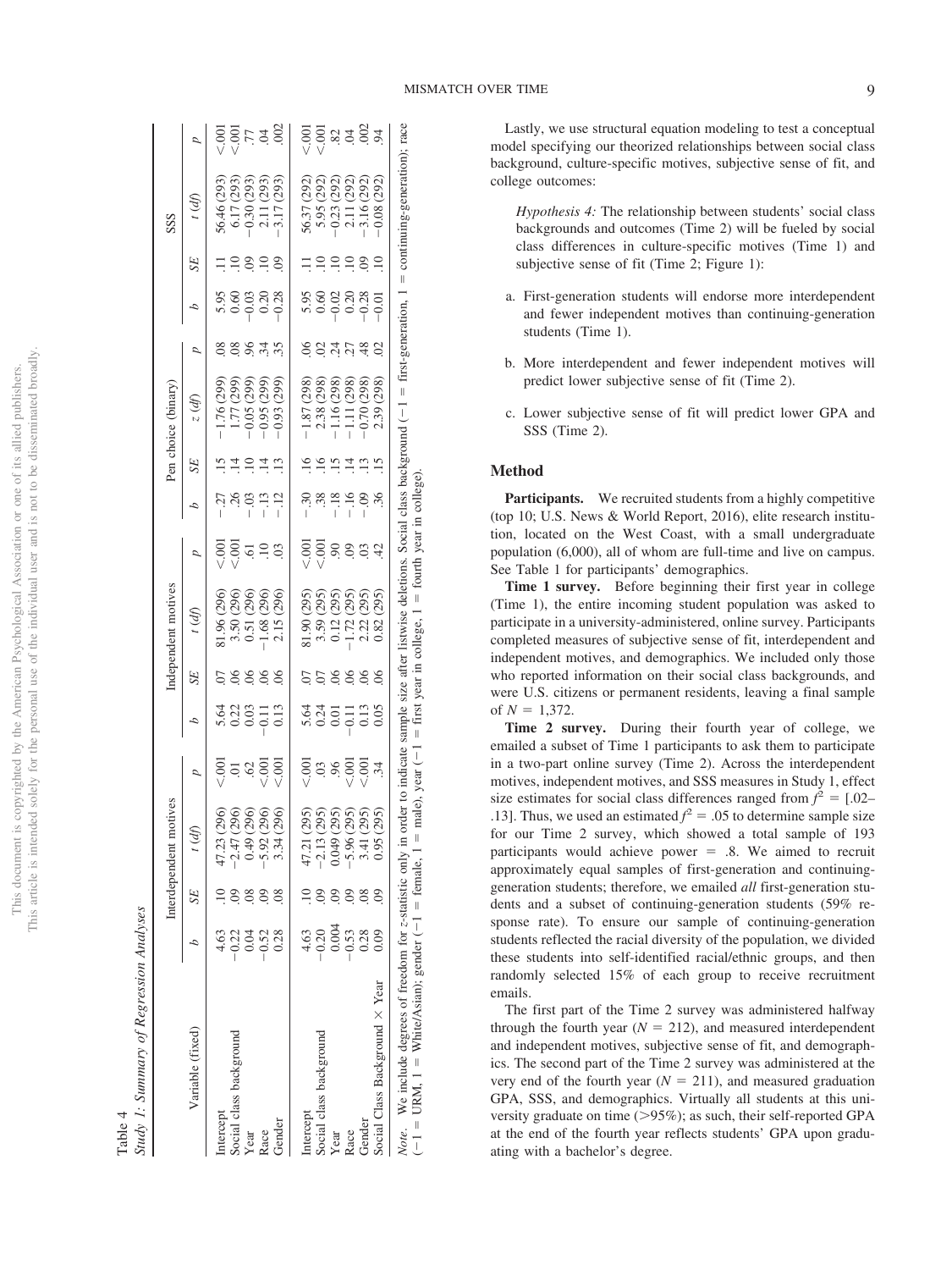

*Figure 1.* Conceptual model of Hypothesis 4.

Participants received \$8 for each part of the survey. Some completed only one part of the Time 2 survey, and 156 students completed both parts; we kept all students in our sample who participated in either the first or second part of the Time 2 survey, leaving us a total  $N = 265$ .

#### **Measures**

**Motives for attending college.** Following Study 1, we measured interdependent ( $\alpha_{T1}$  = .73,  $\alpha_{T2}$  = .72) and independent  $(\alpha_{T1} = .74, \alpha_{T2} = .77)$  motives. Participants indicated whether they endorsed each of the six items using a binary scale  $(1 = Yes;$  $0 =$  No; [online supplemental materials\)](http://dx.doi.org/10.1037/pspi0000234.supp), which were summed to create two composite measures.

**Subjective sense of fit.** As described earlier, we follow the literature on person-environment fit (e.g., Edwards et al., 2006; Edwards, 2008) to conceptualize subjective sense of fit as students' self-reported feelings of comfort, inclusion, and compatibility with the college environment. To capture students' subjective sense of fit with the broad college environment, we adapted 12 items from previous research (e.g., Stephens et al., 2014; Walton & Cohen, 2007, 2011; Tibbets et al., 2016). Specifically, we adapted items to focus on both comfort being oneself in the college environment (e.g., "I feel comfortable as a student at [university name]") and sense of compatibility with the college environment (e.g., "My personal values are compatible with the values that are common at [university name]."). These items were reliable as a scale ( $\alpha_{TI}$  = .65;  $\alpha_{T2}$  = .82), and we kept all of the items because dropping any of the items would have reduced the overall alpha. Students indicated agreement with these items on a scale from 1 (*strongly disagree*) to 7 (*strongly agree*). Item wording was adjusted for time (e.g., "I expect . . ." vs. "I am"; [online supplemental](http://dx.doi.org/10.1037/pspi0000234.supp) [materials\)](http://dx.doi.org/10.1037/pspi0000234.supp).

**Grade point average (GPA).** For Time 1, students' official cumulative GPA for their first year in college was provided by the university  $(0-4.3 \text{ scale})$ . For Time 2, given the university declined to provide final grades, we relied on students' self-reported cumulative GPAs. Previous work suggests undergraduates' GPA selfreports are highly accurate when compared with actual grades (Cassady, 2001).

**Subjective social status (SSS).** We measured SSS only at Time 2, using three items ("Please mark . . . where you would place yourself in relation to . . . your fellow seniors at [university name]"; "... other people in America"; "... your peers at home;"  $\alpha = .87$ ). Following Study 1, participants responded to each item using a vertical ladder image  $(1 =$  lowest status,  $10 =$  highest status). Results persist when we analyze each of the three items independently [\(online supplemental materials\)](http://dx.doi.org/10.1037/pspi0000234.supp).

**Social class background.** We measured social class background following Study 1 (first-generation  $= -1$ , continuinggeneration  $= 1$ ).

**Time.** Time was indicated by survey wave. Time 1 (coded  $-1$ ) represents the college entry survey wave, and Time 2 (coded 1) represents the college end survey wave (both parts 1 and 2).

**Demographics.** The university provided participants' gender  $(\text{female} = -1, \text{ male} = 1)$  and race (underrepresented minority: Black, Latino/a, Native, Other =  $-1$ ; White/Asian = 1) from self-reported admissions data (see Table 1). Race was unreported for 99 participants; when available, we used their self-reported race from the Time 1 survey.

#### **Results**

**Analytic strategy.** Table 2 presents correlations, and Table 5 presents means and standard deviations. We used a linear mixedeffects modeling package (R packages lme4, lmerTest; Bates, Mächler, Bolker, & Walker, 2015; Kuznetsova, Brockhoff, & Christensen, 2017) to regress dependent variables on predictor and control variables (Tables 6 and [7\)](#page-12-0). We treated dependent variables as repeated measures in our analyses, using time, along with social class background, race, and gender, as fixed effects.<sup>8</sup> Participant was treated as a random-intercept. Following Study 1, rather than excluding participants with missing data from the entire sample, missing cases were removed listwise from individual analyses.

Finally, we fitted structural equation models using R package lavaan (Rosseel, 2012). Because we were interested in relationships among our variables over time, we restricted our data set for SEM analyses to those who completed at least one part of the Time 2 survey. Missing data were found to be missing-completely at-random (MCAR; nonparametric test of homoscedasticity *p* .41). To retain power despite missing data, and because our data were MCAR, we used a multiple imputation method to produce five complete imputed data sets (for each  $N = 265$ ; predictive mean matching, R package mice; van Buuren & Groothuis-Oudshoorn, 2011). We then fit our structural equation models, producing pooled results from the multiply imputed data sets. Error varied freely for all variables. Continuous variables were centered, and categorical variables were contrast-coded as described. When we use an alternative approach to handling missing data—listwise deletion—we find similar results  $(N = 116 \text{ GPA})$ model;  $N = 112$  SSS model; for details and covariance, see [online](http://dx.doi.org/10.1037/pspi0000234.supp) [supplemental materials\)](http://dx.doi.org/10.1037/pspi0000234.supp).

#### **Hypothesis 1.**

*Interdependent motives.* As hypothesized, and consistent with Study 1, first-generation students endorsed significantly more interdependent motives than continuing-generation students,  $b = -.65, 95\% \text{ CI} [-.78, -.52], SE = .07, t(1,193) = -9.55, p <$ .001, ML  $\chi^2(1) = 88.16$ . We found no effect of time on students'

<sup>&</sup>lt;sup>8</sup> In both studies, results persist both without race and gender controls, and when we code race using a majority/minority status method instead of underrepresented minority status [\(online supplemental materials\)](http://dx.doi.org/10.1037/pspi0000234.supp).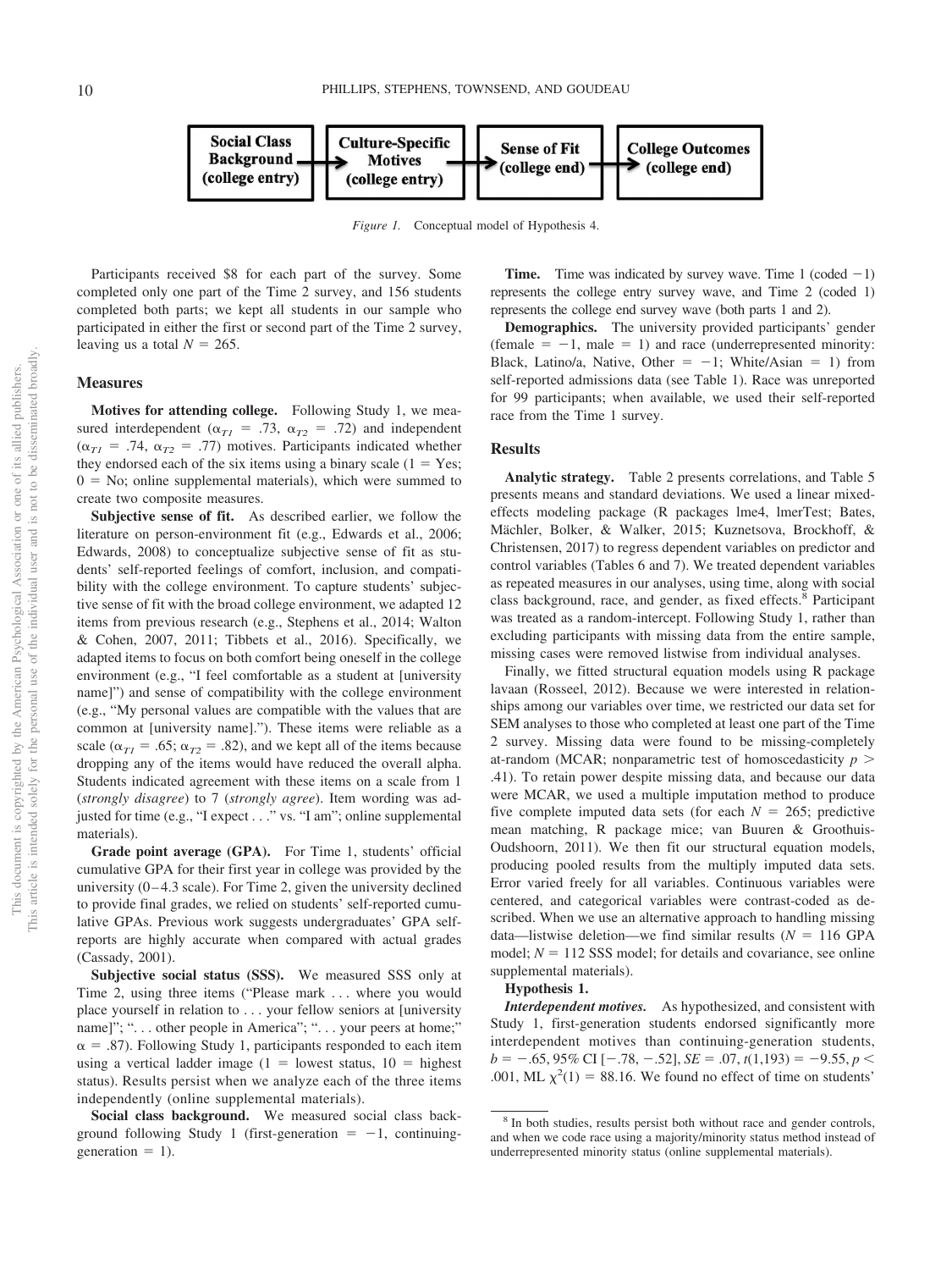| Table 5 |  |                                      |
|---------|--|--------------------------------------|
|         |  | Study 2: Means (Standard Deviations) |

|                                    | Time 1                |                  | Time 2                     |                            |
|------------------------------------|-----------------------|------------------|----------------------------|----------------------------|
| Variable (scale)                   | Continuing generation | First generation | Continuing generation      | First generation           |
| 1. Interdependent motives $(0-6)$  | $2.26(1.81)^a$        | 3.62 $(1.83)^b$  | $2.35(1.78)^a$             | 3.65 $(1.84)^b$            |
| 2. Independent motives $(0-6)$     | 4.52 $(1.64)^a$       | 4.39 $(1.82)^a$  | 4.15 $(1.87)^b$            | 4.18 $(1.79)^{a,b}$        |
| 3. Subjective sense of fit $(1-7)$ | $4.57(0.60)^a$        | 4.36 $(0.54)^b$  | 4.93 $(0.87)$ <sup>c</sup> | 4.43 $(0.81)$ <sup>b</sup> |
| 4. GPA $(0-4.3)$                   | $3.48(0.35)^{a}$      | $3.35(0.39)^b$   | $3.63(0.27)^{\circ}$       | 3.45 $(0.34)^{a,b}$        |
| 5. SSS $(1-10)$                    |                       |                  | 7.92 $(1.53)^{a}$          | $6.62(2.20)^b$             |

*Note*. GPA = grade point average; SSS = subjective social status. Within variables, those marked with "a" are significantly different than those marked with "b" or "c", and so on.

endorsement of interdependent motives,  $b = .06, 95\%$  CI [ $-.05,$ .17], *SE* = .06,  $t(346)$  = 1.05,  $p = .29$ , ML  $\chi^2(1) = 1.11$ . Additional analysis yielded no interactive effect of social class background and time on interdependent motives,  $b = -.01, 95\%$ CI [-.12, .11], *SE* = .06,  $t(330) = -0.11$ ,  $p = 0.91$ , ML  $\chi^2(1) = 0.01$ , indicating consistent endorsement of interdependent motives over time.

*Independent motives.* We found no effect of social class background on students' endorsement of independent motives,  $b = .04$ , 95% CI  $[-.08, .17]$ ,  $SE = .06$ ,  $t(1,161) = .72$ ,  $p = .47$ , ML  $\chi^2(1) = .52$ . We found a significant effect of time, such that students endorsed fewer independent motives at Time 2 than at Time 1,  $b = -.14,95\%$  CI  $[-.26, -.02]$ ,  $SE = .06$ ,  $t(538) = -2.38$ ,  $p = .02$ , ML  $\chi^2(1) = 5.65$ . Additional analysis yielded no interactive effect of social class background and time on independent motives,  $b = -.04$ , 95% CI [-.16, .08], *SE* = .06,  $t(497) = -0.67$ ,  $p = 0.50$ , ML  $\chi^2(1) =$ .45.9

#### **Hypothesis 2.**

*Subjective sense of fit.* As hypothesized, first-generation students reported significantly lower subjective sense of fit than did continuing-generation students,  $b = .17, 95\%$  CI [.08, .18],  $SE =$  $(0.03, t(1,370)) = 6.23, p < .001, ML \chi^2(1) = 29.97$ . We also found that students reported significantly higher subjective sense of fit at Time 2 than at Time 1,  $b = .11, 95\%$  CI [.08, .17],  $SE = .02$ ,  $t(589) = 4.41, p < .001, ML \chi^2(1) = 26.34.$ 

However, additional analysis found these effects were qualified by an interaction of social class background and time on subjective sense of fit,  $b = .07, 95\%$ CI [.02, .12],  $SE = .02, t(595) = 2.92$ ,  $p = .004$ , ML  $\chi^2(1) = 8.55$ . Decomposing the interaction revealed that, at Time 1, continuing-generation students reported more subjective sense of fit than did first-generation students,  $b = .10$ , 95% CI [.05, .15],  $SE = .03$ ,  $t(1,477) = 4.03$ ,  $p < .001$ . At Time 2, this gap was even larger,  $b = .24, 95\%$  CI [.15, .33],  $SE = .05$ ,  $t(1,192) = 5.36, p < .001$ . Decomposed differently, time had no effect on first-generation students' subjective sense of fit,  $b = .04$ , 95% CI  $[-.04, .11]$ ,  $SE = .04$ ,  $t(496) = .95$ ,  $p = .34$ . However, for continuing-generation students, time was positively associated with subjective sense of fit,  $b = .17,95\%$  CI [.11, .24],  $SE = .03$ ,  $t(789) = 5.87, p < .001.$ 

#### **Hypothesis 3.**

*Grade point average (GPA).* As hypothesized, firstgeneration students had lower GPAs than did continuinggeneration students,  $b = .05, 95\%$  CI [.03, .08],  $SE = .01$ ,  $t(1,285) = 4.03, p < .001, ML \chi^2(1) = 16.15$ . We also found that students had significantly higher GPAs at graduation than at the

end of their first year,  $b = .05, 95\%$  CI  $[.03, .07]$ ,  $SE = .01$ ,  $t(195) = 5.88, p < .001, ML \chi^2(1) = 32.53.$  Additional analysis yielded no interactive effect of social class background and time on GPA,  $b = -.005, 95\%$  CI  $[-.02, .01], SE = .01,$  $t(190) = -.53, p = .60, ML \chi^2(1) = .28$ , indicating a persistent social class gap in GPA over time.

*Subjective social status (SSS).* Because SSS was measured only at Time 2, we regressed SSS on social class background, gender, and race (fixed effects). As hypothesized, first-generation students at graduation reported significantly lower SSS than did continuing-generation students,  $b = .62, 95\%$  CI [.32, .93],  $SE =$  $.15$ ,  $t(150) = 4.07$ ,  $p < .001$ ,  $f^2 = .11$ . Because GPA and SSS were correlated ( $r_{T1} = .14$ ,  $p = .08$ ;  $r_{T2} = .26$ ,  $p < .001$ ), we additionally controlled for Time 1 and Time 2 GPA (both centered), finding that social class differences in SSS persist,  $b = .53, 95\%$ CI [.22, .85], *SE* = .16,  $t(147) = 3.34$ ,  $p = .001$ ,  $f^2 = .08$ .

**Hypothesis 4.** We hypothesized that initial (Time 1) social class differences in culture-specific motives (interdependence and independence) would predict differences in students' subjective sense of fit even throughout their time in college (Time 2). In turn, these differences in subjective sense of fit should predict different college outcomes, including GPA and SSS. To evaluate these hypotheses, we tested separate models for GPA and SSS (Figures 2 and 3).

*GPA (Time 2).* Overall, three indices indicated that our model fit the data well: root mean square error of approximation  $(RMSEA) = .09, 95\% \text{ CI}$  [.06, .12]; comparative fit index (CFI) =  $.89$ ; Tucker-Lewis Index (TLI) = .77.

Path coefficients revealed that social class background was not associated with independent motives (Time 1),  $b = .01$ ,  $SE = .13$ , 95% CI  $[-.23, .26]$ . Further, independent motives (Time 1) were not associated with subjective sense of fit (Time 2),  $b = .05$ ,  $SE =$ .03, 95% CI  $[-.02, .12]$ .

<sup>9</sup> Probing further, we found that continuing-generation students' independent motives decreased over time  $(b = -.21, SE = .08,$  $t(1,278) = -2.53$ ,  $p = .01$ ), while first-generation students' independent motives did not change ( $b = -.09$ ,  $SE = .12$ ,  $t(267) = -.77$ ,  $p = .44$ ). This finding is inconsistent with Study 1, and previous research (Harackiewicz et al., 2014; Stephens, Fryberg, et al., 2012). This may reflect the fact that our Time 2 sample volunteered to participate in the survey, compared with the sample in Time 1, who were all required by the university to participate. Alternatively, despite the prevailing university culture of independence, unique features of the environment for that particular cohort (e.g., emphasis on inclusion; Eagan et al., 2017) could have contributed to this finding.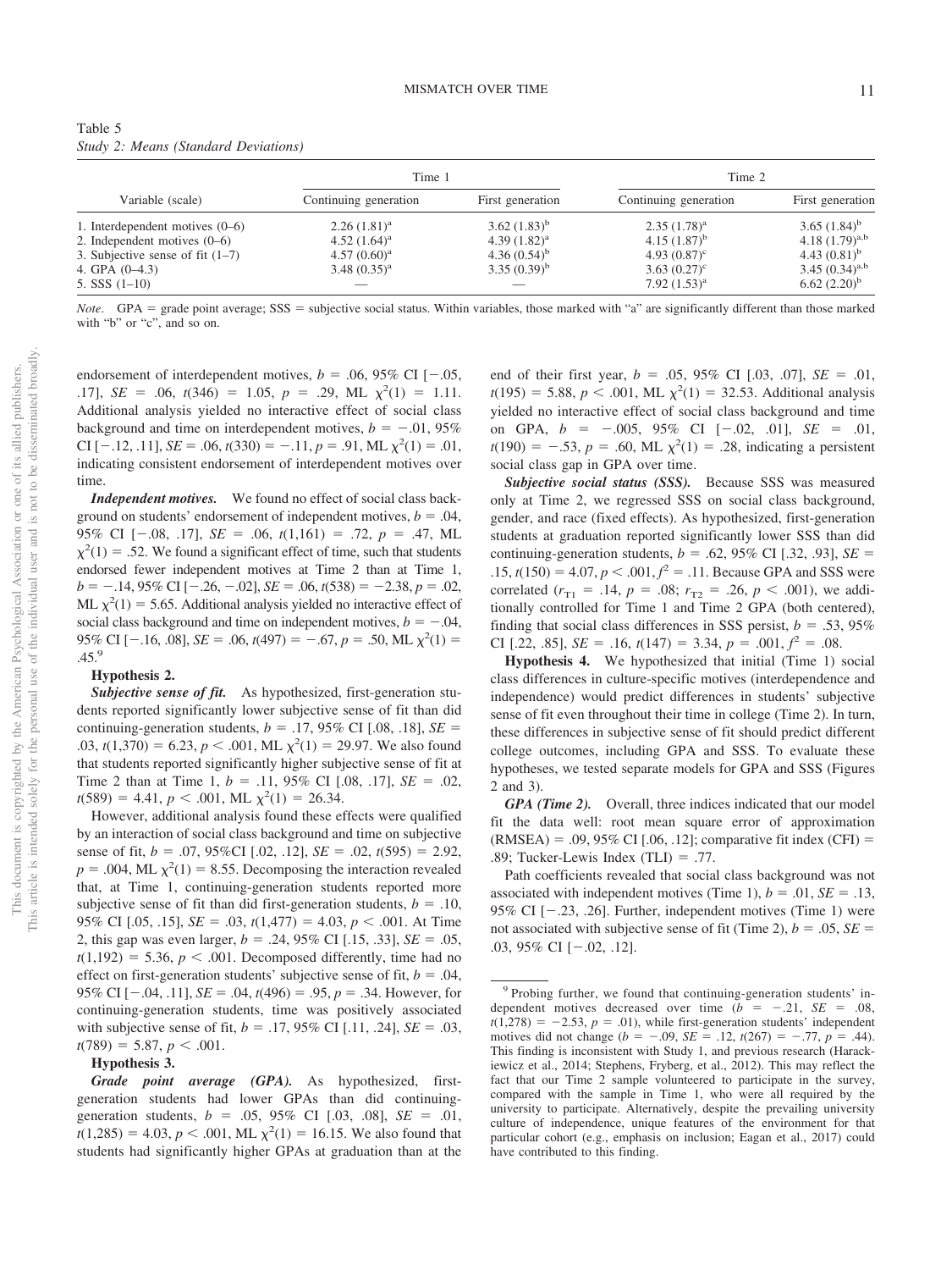|                       | ï              |
|-----------------------|----------------|
|                       | j              |
| ١                     | Ó              |
| í                     | ł              |
| í<br>j                |                |
| Ś                     |                |
| ļ                     |                |
| ï                     |                |
|                       |                |
|                       | j              |
|                       | í<br>ì         |
|                       |                |
|                       | Í              |
|                       |                |
|                       |                |
| J                     |                |
| ł                     | i              |
|                       |                |
|                       |                |
|                       | i              |
|                       |                |
| í                     |                |
| ì                     |                |
|                       | j              |
|                       |                |
|                       | ì              |
|                       | i              |
| n e                   |                |
|                       | Ï              |
| I                     |                |
|                       |                |
|                       |                |
| ١                     |                |
|                       |                |
|                       |                |
| ١                     |                |
| ģ                     | ţ              |
|                       |                |
| ł                     |                |
|                       |                |
|                       | j              |
|                       |                |
|                       | <b>UCOP</b>    |
|                       |                |
|                       |                |
| į                     | ć              |
|                       |                |
|                       |                |
| E                     |                |
| j                     |                |
| i<br>ì                | j              |
| l<br>J<br>Ϊ           |                |
| I<br>j                |                |
| ì                     | ţ              |
| ł<br>J                |                |
|                       |                |
| l                     |                |
| $\frac{1}{2}$         | č              |
|                       |                |
|                       |                |
|                       |                |
|                       |                |
|                       | Ċ              |
|                       |                |
|                       | j              |
|                       | j              |
| CRD<br>ï              | i              |
|                       |                |
| é                     |                |
| ¢<br>j                | ζ              |
|                       | Í              |
|                       |                |
|                       |                |
|                       |                |
|                       | .<br>.<br>.    |
|                       |                |
| S                     | j              |
| š                     |                |
|                       |                |
|                       | e<br>E         |
|                       | ł              |
|                       |                |
|                       |                |
| ¢<br>Ć                | $\overline{ }$ |
| ŝ                     |                |
| ţ                     |                |
| ł<br>χj<br>j          |                |
|                       | ï              |
|                       |                |
|                       | ï              |
|                       | ï              |
| PER 2 PT<br>í         |                |
| I                     |                |
|                       | į              |
|                       |                |
|                       |                |
|                       |                |
|                       |                |
| š                     | ĵ              |
|                       |                |
| ċ                     |                |
|                       |                |
| ֦֢֦֧֦֧֦֧֦֢ׅ֖֚֚֚֚֚֚֡֕֜ |                |
|                       |                |
| ĭ                     |                |
|                       |                |
|                       |                |
|                       | ţ              |
|                       |                |
|                       |                |
| š                     |                |
| į                     |                |
| į<br>į                | j              |
|                       | í              |
|                       | i              |

|        | $_{\alpha}$<br>í               |
|--------|--------------------------------|
|        | č<br>$\overline{D}$            |
|        | Ì<br>ı<br>$\ddot{\phantom{0}}$ |
|        | $\ddot{\sigma}$<br>רית רו דיי  |
| ì<br>F | $\tau_{t}$                     |

|                                                                                                                                                                                                                                |          |    | Interdependent motives                                                                                                              |                      |                                                    |                           | Independent motives                                                                                 |                     |                                                               |             | Subjective sense of fit                                                                                       |                |                                                |                                                             | GPA                                                                                                           |                             |
|--------------------------------------------------------------------------------------------------------------------------------------------------------------------------------------------------------------------------------|----------|----|-------------------------------------------------------------------------------------------------------------------------------------|----------------------|----------------------------------------------------|---------------------------|-----------------------------------------------------------------------------------------------------|---------------------|---------------------------------------------------------------|-------------|---------------------------------------------------------------------------------------------------------------|----------------|------------------------------------------------|-------------------------------------------------------------|---------------------------------------------------------------------------------------------------------------|-----------------------------|
| Variable                                                                                                                                                                                                                       |          | SE | t(d)                                                                                                                                | $\overline{a}$       | А                                                  | <b>SE</b>                 | t (df)                                                                                              | $\overline{b}$      | Δ                                                             | SE          | $t$ (df)                                                                                                      | $\overline{a}$ | d                                              | SE                                                          | $\mathcal{E}$                                                                                                 | $\overline{b}$              |
| Intercept                                                                                                                                                                                                                      | 3.06 .08 |    |                                                                                                                                     |                      |                                                    |                           |                                                                                                     |                     |                                                               |             |                                                                                                               |                |                                                |                                                             |                                                                                                               |                             |
| Social class background                                                                                                                                                                                                        | $-0.65$  |    | $\begin{array}{c} 39.12\ (1,527) \\ -9.55\ (1,193) \\ 1.05\ (346) \\ -5.04\ (1,338) \\ 0.13\ (1,348) \end{array}$                   | ธิ ธิ ล ธิ<br>v v 3  | $4.31$<br>$-0.50$<br>$-0.50$<br>$-0.50$<br>$-0.50$ | 888                       | $\begin{array}{c} 58.92 \ (1,458) \\ 0.72 \ (1,161) \\ -2.38 \ (538) \\ 1.40 \ (1,357) \end{array}$ | 5<br>2 5 5 5 7<br>2 | $\begin{array}{c} 4.57 \\ 0.13 \\ 0.004 \\ 0.004 \end{array}$ | 6999        | $\begin{array}{c} 162.09~(1,385)\\ 5.52~(1,144)\\ 5.16~(665)\\ 0.20~(1,347)\\ -0.64~(1,347) \end{array}$      |                | $3.45$<br>$0.05$<br>$0.05$<br>$0.05$<br>$0.05$ | $\overline{q}$ $\overline{q}$ $\overline{q}$ $\overline{q}$ | 226.78 (1,474)<br>4.03 (1,285)<br>5.88 (195)<br>7.15 (1,331)                                                  | 888888<br>VVVV              |
| Time                                                                                                                                                                                                                           | 0.06     |    |                                                                                                                                     |                      |                                                    |                           |                                                                                                     |                     |                                                               |             |                                                                                                               |                |                                                |                                                             |                                                                                                               |                             |
| Race                                                                                                                                                                                                                           | $-0.26$  |    |                                                                                                                                     |                      |                                                    |                           |                                                                                                     |                     |                                                               |             |                                                                                                               |                |                                                |                                                             |                                                                                                               |                             |
| Gender                                                                                                                                                                                                                         | 0.01     | 05 |                                                                                                                                     | $\delta$             |                                                    |                           | (1,370)<br>$-2.07$                                                                                  |                     |                                                               |             |                                                                                                               |                |                                                |                                                             | $-2.66(1.331)$                                                                                                |                             |
| Participant (random)                                                                                                                                                                                                           |          |    | $SD^2 = 1.69$                                                                                                                       |                      |                                                    |                           |                                                                                                     |                     |                                                               |             | $\Omega^2 =$                                                                                                  |                |                                                |                                                             |                                                                                                               |                             |
| Intercept                                                                                                                                                                                                                      | 3.06 .08 |    |                                                                                                                                     |                      |                                                    |                           |                                                                                                     |                     |                                                               |             |                                                                                                               |                |                                                |                                                             |                                                                                                               |                             |
| Social class background                                                                                                                                                                                                        | $-0.65$  |    |                                                                                                                                     |                      |                                                    | $\odot$                   |                                                                                                     |                     |                                                               |             |                                                                                                               |                |                                                |                                                             |                                                                                                               |                             |
| Time                                                                                                                                                                                                                           | 0.06     |    | $\begin{array}{l} 39.05\ (1,527) \\ -8.46\ (1,521) \\ 1.05\ (328) \\ -5.04\ (1,338) \\ 0.13\ (1,348) \\ -0.13\ (1,348) \end{array}$ | ธิ ธิ ลฺ ธิ<br>v v v | 4.303<br>4.001000<br>4.001000                      | $\widetilde{\mathcal{Q}}$ | 58.78 (1,459)<br>0.28 (1,440)<br>-2.18 (491)                                                        |                     | $4.57$<br>$0.17$<br>$0.000$<br>$0.000$<br>$0.07$              | s s s s s s | $\begin{array}{c} 162.31\,(1,390)\\ 6.23\,(1,370)\\ 4.41\,(589)\\ 0.18\,(1,346)\\ -0.63\,(1,348) \end{array}$ |                |                                                | 8਼ਂ ੩ਂ ੩ਂ ੩ਂ                                                | $\begin{array}{c} 226.58\ (1,471)\\ 3.39\ (1,472)\\ 5.82\ (190)\\ 7.14\ (1,330)\\ -2.66\ (1,330) \end{array}$ | 5<br>5<br>5<br>V V V V<br>2 |
| Race                                                                                                                                                                                                                           | $-0.26$  |    |                                                                                                                                     |                      |                                                    | 05                        | 1.40(1,357)                                                                                         |                     |                                                               |             |                                                                                                               |                |                                                |                                                             |                                                                                                               |                             |
| Gender                                                                                                                                                                                                                         | 0.01     |    |                                                                                                                                     |                      |                                                    |                           | (1,370)<br>$-2.07$                                                                                  |                     |                                                               |             |                                                                                                               |                |                                                | ō.                                                          |                                                                                                               |                             |
| Social Class Background × Time                                                                                                                                                                                                 | $-0.01$  | 06 |                                                                                                                                     | 6.50                 |                                                    | $\delta$                  | $-0.67(497)$                                                                                        |                     |                                                               |             | 2.92 (595)                                                                                                    |                |                                                |                                                             | $-0.53(190)$                                                                                                  |                             |
| Participant (random)                                                                                                                                                                                                           |          |    | $SD^2 = 1.68$                                                                                                                       |                      |                                                    |                           | $\rm 50^{2}$                                                                                        |                     |                                                               |             | $SD^2 =$                                                                                                      |                |                                                |                                                             | $SD^2 =$                                                                                                      |                             |
| <i>Note</i> . GPA = grade point average. Social class background (-1 = first-generation, 1 = continuing generation); time (-1 = Time 1, 1 = Time 2); race (-1 = URM, 1 = White/Asian); gender<br>$(-1)$ = female, $1$ = male). |          |    |                                                                                                                                     |                      |                                                    |                           |                                                                                                     |                     |                                                               |             |                                                                                                               |                |                                                |                                                             |                                                                                                               |                             |

<span id="page-12-0"></span>Table 7 *Study 2: Summary of Linear Regression Analyses*

| Variable                | <b>SSS</b> |     |              |         |
|-------------------------|------------|-----|--------------|---------|
|                         | h          | SE  | t(df)        | p       |
| Intercept               | 7.28       | .17 | 43.55 (150)  | < 0.001 |
| Social class background | 0.62       | .15 | 4.07(150)    | < 0.001 |
| Race                    | $-0.02$    | .16 | $-0.13(150)$ | .90     |
| Gender                  | 0.11       | .15 | 0.76(150)    | .45     |
| Intercept               | 7.31       | .17 | 43.64 (147)  | < 0.001 |
| Social class background | 0.53       | .16 | 3.34(147)    | .001    |
| Race                    | $-0.01$    | .17 | $-0.07(147)$ | .94     |
| Gender                  | 0.12       | .15 | 0.82(147)    | .42     |
| GPA(T1)                 | $-0.96$    | .65 | $-1.47(147)$ | .14     |
| GPA(T2)                 | 2.02       | .75 | 2.70(147)    | .008    |

*Note*. SSS = subjective social status; GPA = grade point average. Social class background  $(-1)$  = first generation, 1 = continuing generation); race  $(-1 = URM, 1 = White/Asian)$ ; gender  $(-1 = female, 1 = male)$ . GPA (T1) and GPA (T2) centered at their means.

However, we found that social class background was negatively associated with interdependent motives (Time 1),  $b = -.67$ ,  $SE =$ .13, 95% CI  $[-.92, -0.41]$ . First-generation students endorsed more interdependent motives than did continuing-generation students upon entering college. In turn, endorsement of interdependent motives (Time 1) was negatively associated with subjective sense of fit (Time 2),  $b = -.10$ ,  $SE = .03$ ,  $95\%$  CI [ $-.16$ ,  $-.03$ ]. Those who endorsed interdependent motives more at the beginning of college reported lower levels of fit four years later at the end of college. Finally, subjective sense of fit (Time 2) was marginally associated with GPA (Time 2),  $b = .03$ ,  $SE = .02$ ,  $95\%$  CI [ $-.006$ , .06]. Those who reported higher subjective sense of fit at Time 2 reported marginally higher GPAs upon graduation.

Finally, we compared this model to a direct effect only model, removing the paths from social class background to interdependent motives (Time 1), interdependent motives (Time 1) to sense of fit (Time 2), and sense of fit (Time 2) to GPA (Time 2). This allows us to test whether the inclusion of the indirect effect of social class background on GPA (Time 2) through interdependent motives (Time 1) and sense of fit (Time 2), is a better fit than a direct effect only model; this approach can be used to probe for mediation within SEM analyses (Kenny, 2018; see also Yzerbyt, Muller, Batailler, & Judd, 2018). Indeed, we find that the indirect effect model (Bayesian Information Criterion,  $BIC = 5197.69$ ) offers an improvement over the direct effect only model ( $BIC = 5230.36$ ), which suggests a significant indirect effect of social class background (Time 1) on GPA (Time 2), via interdependent motives (Time 1) and subjective sense of fit (Time 2).

*SSS (Time 2).* Given SSS was only measured at Time 2, we cannot include Time 1 SSS as a control variable; however, we do include GPA Time 1 and GPA Time 2, following our analyses in Hypothesis 3 above. Overall, three indices indicated that our model fit the data well: RMSEA = .09,  $95\%$  CI [.05, .10]; CFI =  $.90;$  TLI = .78.

Following the GPA-model, path coefficients revealed that social class background was not associated with independent motives (Time 1),  $b = .01$ ,  $SE = .14$ , 95% CI [ $-.25, .28$ ], and independent motives (Time 1) were not associated with subjective sense of fit (Time 2),  $b = .05$ ,  $SE = .04$ ,  $95\%$  CI [ $-.03, .12$ ].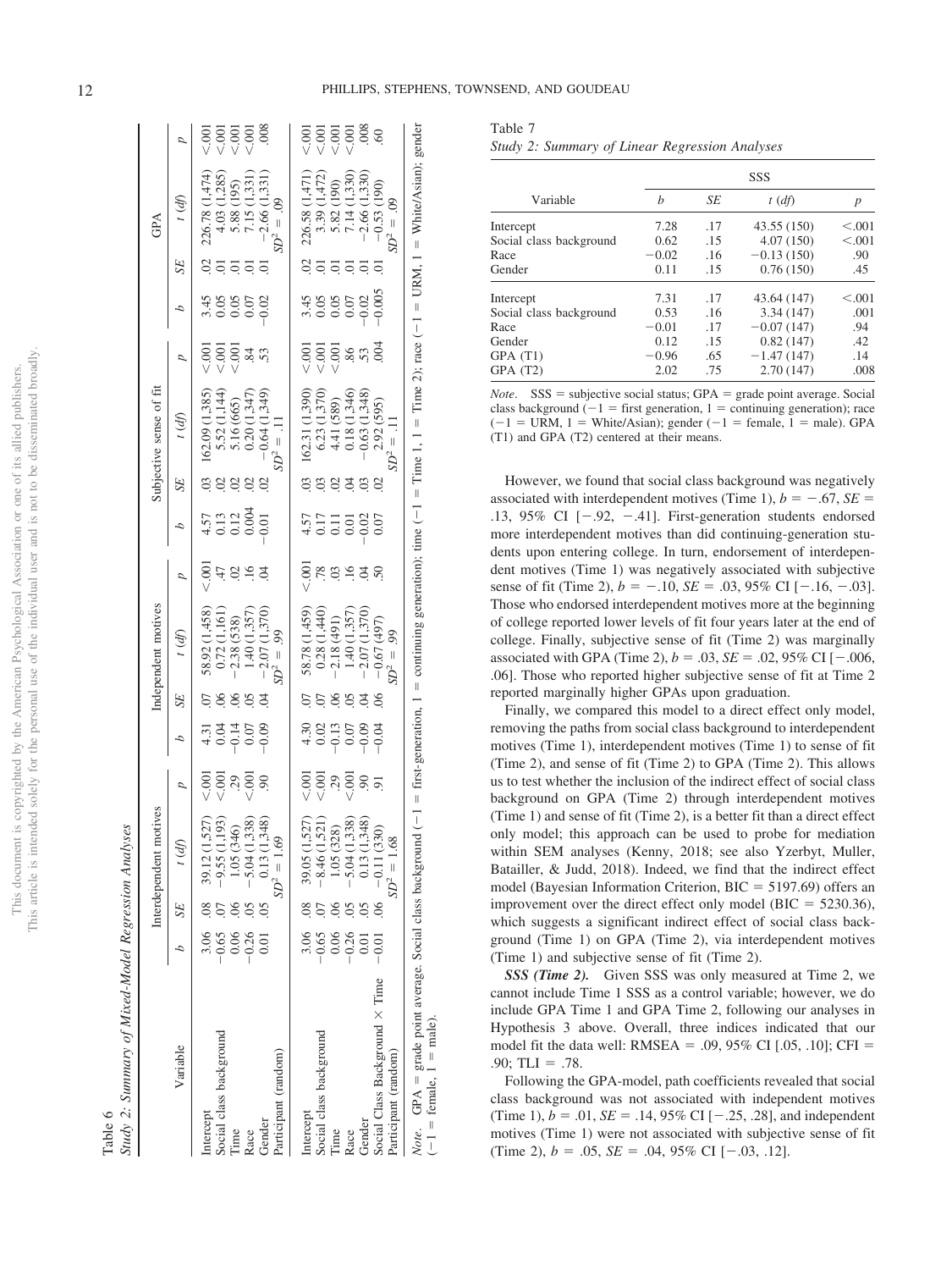

*Figure 2.* Structural equation model (GPA Time 2). Path coefficients and confidence intervals, pooled across imputed datasets. Bold arrows represent indirect path of interest.

However, paralleling the GPA-model, we found that social class background was negatively associated with interdependent motives (Time 1),  $b = -.67$ ,  $SE = .14$ ,  $95\%$  CI [ $-.94$ ,  $-.39$ ]. In turn, endorsement of interdependent motives (Time 1) was negatively associated with subjective sense of fit (Time 2),  $b = -.10$ ,  $SE =$ .04, 95% CI  $[-.17, -.03]$ . Finally, subjective sense of fit (Time 2) was positively associated with SSS (Time 2),  $b = .74$ ,  $SE = .15$ , 95% CI [.39, 1.09]. Those who reported higher subjective sense of fit at Time 2 reported higher SSS upon graduation.

Finally, we compared this model to a direct effect only model, removing the paths from social class background to interdependent motives (Time 1), interdependent motives (Time 1) to sense of fit (Time 2), and sense of fit (Time 2) to SSS (Time 2). Indeed, we find that the indirect effect model (BIC  $= 6279.31$ ) offers an improvement over the direct effect only model ( $BIC = 6311.95$ ), which suggests a significant indirect effect of social class background (Time 1) on SSS (Time 2), via interdependent motives (Time 1) and subjective sense of fit (Time 2).

#### **Discussion**

Extending results from Study 1, we found that first-generation students endorse more interdependent motives than do continuinggeneration students upon entering college. Consistent with our proposed cultural mismatch perspective, these differences in cultural motives persist until graduation, throughout students' four years in college. Unexpectedly, we found no significant social class differences in independent motives upon entering college, nor at graduation.

Despite students' comparable endorsements of independent motives, first-generation students' greater endorsement of interdependent motives was associated with reduced sense of fit. Social class background also shaped how fit changed over time: continuing-generation students' subjective sense of fit increased over time, while firstgeneration students' sense of fit remained stagnant. Thus, our results suggest an important new facet of mismatch theory: in a college culture of independence, endorsing interdependent cultural norms is sufficient to create the negative experiences of mismatch. Conversely, endorsing independent cultural norms is insufficient to overcome these mismatch effects.<sup>10</sup>

Our results further suggest the social class gap in subjective sense of fit is not solely the result of initial differences in first- and continuing-generation students' familiarity with the college environment; if that were the case, we would expect the social class gap in subjective sense of fit to decrease over time. Rather, consistent with cultural mismatch theory, the social class gap in subjective sense of fit actually widens over time. This implies that, throughout their time in college, students from different social class backgrounds continue to experience the same institution differently.

By graduation, students had spent similar amounts of time on an elite college campus with access to ample resources. A cultural change perspective suggests that students would learn the "rules of the game" and that the early social class gap in GPA would diminish over time; however, consistent with our cultural mismatch perspective, the social class gap in GPA persists, even when controlling for early differences in academic preparation (Time 1 GPA). Furthermore, beyond objective academic differences, we also found a social class gap for a subjective outcome—SSS—that has important implications for students' health and well-being (Adler et al., 2000).

<sup>&</sup>lt;sup>10</sup> We also tested whether interdependent and independent motives might interact to predict subjective sense of fit. We regressed subjective sense of fit (T2) on interdependent motives (T1), independent motives (T1), and their interaction. We find a significant main effect of interdependent motives on subjective sense of fit,  $b = -.13$ ,  $SE = -.03$ ,  $t(177) = -3.80, p < .001$ . However, we find no effect of independent motives ( $p = .13$ ), and no interaction ( $p = .77$ ). This suggests that even high independent motives may not protect against the negative consequences of cultural mismatch. Instead, the mismatch between students' interdependent motives and the college context of independence may be sufficient to depress students' subjective sense of fit.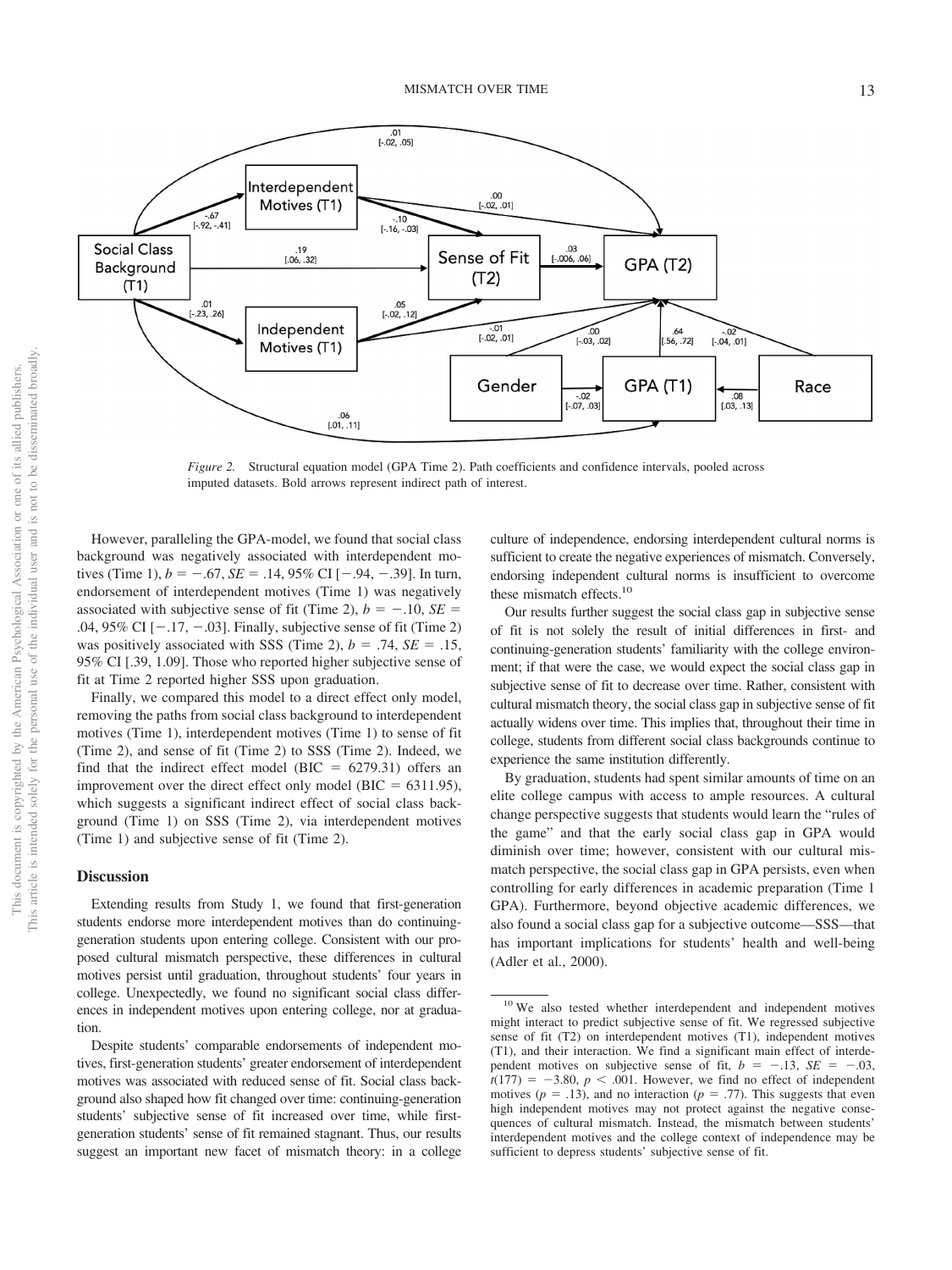

*Figure 3.* Structural equation model (SSS Time 2). Path coefficients and confidence intervals, pooled across imputed datasets. Bold arrows represent indirect path of interest.

Together, these results demonstrate the critical role of subjective sense of fit: initial cultural mismatch (interdependent motives in an independent context) reduces subjective sense of fit, which in turn fuels the persistence of social class gaps in institutional rewards  $(GPA, SSS)$  over time.<sup>11</sup> As such, our findings suggest that time and experience navigating college do not mitigate initial social class differences, nor shift first-generation students toward the independent cultural norms of their middle- and upper-class peers. Rather, students' social class backgrounds set them on divergent college trajectories, fostering social class disparities in students' college experiences and outcomes all the way to graduation.

#### **General Discussion**

Across two different college settings, and using both crosssectional and longitudinal approaches, we examined how social class background affects students' college experiences over time. While a cultural change perspective suggests first-generation students would naturally develop a subjective sense of fit over time, our results instead support a cultural mismatch perspective. Even when first-generation students gain access to college and persist to graduation, initial cultural mismatch (interdependent motives in an independent context) shapes their experiences and outcomes throughout their time in college.

College undoubtedly provides students a wide range of valuable opportunities not only to develop as a person, but also to improve their financial and health outcomes in the long run. Yet, our results suggest that social class background systematically informs the quality of students' interactions with their college environments and their opportunities to capitalize on these rewards. Over time, these experiences maintain social class gaps in important institutional rewards, including GPA and SSS, rather than reduce them. When first-generation students enter college, they are guided by more interdependent motives than are their continuing-generation peers (Studies 1 and 2). These interdependent motives diverge form the college culture of independence. As a result of this cultural mismatch, first-generation students experience lower subjective sense of fit than continuing-generation students (Study 2). These differences in interdependent motives and subjective sense of fit persist throughout students' time in college, and are associated with lower GPA and subjective status even at graduation (Study 2).

#### **Theoretical Contributions**

The current work advances our understanding of cultural mismatch, and related theories of person-environment fit, in four important ways. First, previous research on cultural mismatch has focused on first-generation students' transitional experiences as they begin college. Here, we develop theory regarding how firstgeneration students are affected by cultural mismatch dynamically over time, as they persist all the way to graduation. Second, we go beyond the laboratory to illuminate students' ongoing, naturalistic experiences with the college environment, as they navigate through this critical gateway institution (Edwards, 2008).

Third, these results provide direct evidence of subjective sense of fit as a key psychological mechanism underlying the negative consequences of cultural mismatch. Specifically, we find that initial cultural mismatch undermines students' subjective sense of fit, such that first-generation students report lower fit. In fact, this social class gap in students' sense of fit *increases* throughout college. Thus, initial cultural mismatch sets students up on divergent trajectories that may become self-reinforcing over time, perhaps through daily cognitions, experiences, and interactions. On the one hand, given the college environment itself continues to prioritize independence as the cultural ideal, first-generation stu-

<sup>&</sup>lt;sup>11</sup> Our theory also predicts additional cross-temporal effects: initial mismatch in motives should reduce initial subjective sense of fit, which should cause persisting differences in dependent measures. [Online supple](http://dx.doi.org/10.1037/pspi0000234.supp)[mental materials](http://dx.doi.org/10.1037/pspi0000234.supp) reports additional analyses regarding this extended path, as well as fit as a general mechanism.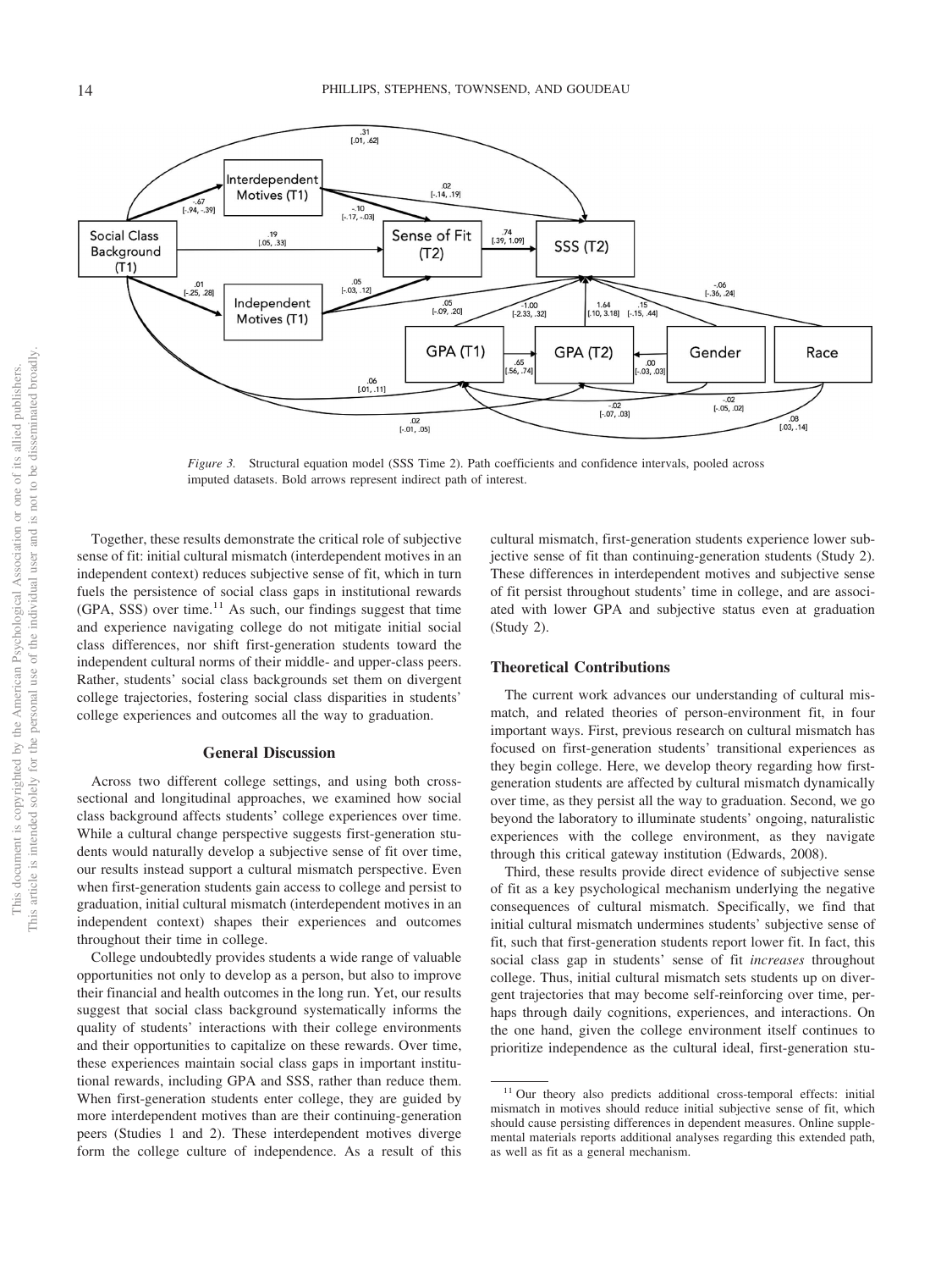dents can expect to face continued cultural mismatch. Such expectations and experiences then reinforce early experiences of lower subjective fit (and related consequences for performance). On the other hand, we find that continuing-generation students more closely match the college culture from the beginning of college, which may buffer them against any early difficulties and allow their subjective sense of fit (and academic performance) to improve over time. By shaping whether students feel a sense of fit with their college environment, cultural mismatch contributes to social class gaps in both academic and social institutional rewards (GPA, SSS), not only during the college transition, but also as students persist to graduation.

Fourth, our findings suggest that endorsing more versus fewer interdependent motives may be more crucial to students' outcomes than endorsing more versus fewer independent motives. Indeed, while previous work found social class differences in both interdependent and independent motives (Stephens, Fryberg, et al., 2012), this work also found that effects were stronger for interdependent (vs. independent) motives, and at times merely marginal for independent motives. As such, our results provide new theoretical insights, revealing an important facet of cultural mismatch processes: we find that endorsing more interdependent motives can depress students' outcomes, regardless of their endorsement of independent motives. This suggests that the negative effects of mismatch may be driven, in particular, by colleges' failure to include or value *inter*dependent cultural norms. Thus, from the perspective of universities, merely training students to develop independent cultural norms may not be enough to overcome the disadvantage of interdependence (cf. Tibbetts et al., 2016).

#### **Limitations**

One limitation is that we do not find consistent effects of social class background on independent cultural norms. Previous work has found first-generation students endorse more interdependent motives *and* fewer independent motives than continuing-generation students upon entering college (Stephens, Fryberg, et al., 2012). Here, we find first-generation students endorse more interdependent motives than continuing-generation students— both at college entry and upon graduation (Studies 1 and 2). However, whereas in Study 1 first-generation students endorsed fewer independent motives than continuing-generation students in both early and late college, in Study 2 first-generation students endorsed independent motives to the same extent as continuing-generation students. While this may have occurred by chance, there are a few other possibilities. First, it is possible that the cohort was unique compared to cohorts in previous research. More generally, it is also possible that cultural norms have shifted over time (Eagan et al., 2017), such that first-generation students today are more likely to endorse independent cultural norms than they were in previous research (see similar result in Tibbetts et al., 2018).

Second, the inconsistent differences we observed in independent norms may be because of the relatively general measures (pen choice and motives) that we used in this research. These measures tap into people's endorsement of independent cultural norms in general, as opposed to their endorsement of more specific kinds of independence (e.g., vertical vs. horizontal; Triandis & Gelfand, 1998). However, given broad emphasis on independence in the

United States, emerging work suggests that those from workingclass backgrounds may not endorse independence less, but rather endorse different *features* of independence (e.g., grit, selfreliance), compared with those from middle- and upper-class backgrounds (e.g., uniqueness, self-expression; Chang, Wang, Mancini, McGrath-Mahrer, & Orama de Jesus, 2019; Kusserow, 2012; Stephens et al., 2014; Tibbets et al., 2016; see also Schaumberg & Flynn, 2017). As such, we speculate that general measures of independence may be somewhat less reliable for detecting social class differences in U.S. settings. Future work on the effects of cultural mismatch might consider social class differences in specific features of independence (Vignoles et al., 2016).

Another limitation of the current research is that our studies focused on first-generation college students attending four-year universities. These university environments may be especially likely to idealize independent cultural norms compared with institutions that serve a higher proportion of first-generation students (e.g., community colleges; Tibbetts et al., 2018). To the extent an institution places greater emphasis on interdependence, firstgeneration students' experiences of cultural mismatch may be attenuated (Astin & Oseguera, 2004; Carnevale, Rose, & Kahlenberg, 2004; Stephens, Fryberg, et al., 2012; Tibbetts et al., 2018). At the same time, it is also possible that social status may moderate the effects of cultural mismatch in such institutions. Even if continuing-generation students' independent norms were to present a cultural mismatch in a relatively interdependent setting, independence is still valued by society at large, which may protect these students from potential psychological and academic costs.

While we focus here on colleges in the United States, we would expect cultural mismatch to operate in a similar fashion in contexts outside of the United States. That is, we expect that institutions in a given setting would similarly idealize the cultural norms that are most highly valued by the middle- and upper-classes. Consequently, those from working-class backgrounds, who may diverge from those idealized cultural norms, should confront a cultural mismatch and its negative consequences. Supporting this perspective, a preregistered study in France conceptually replicates our results: early in college, first-generation students report more interdependence and lower sense of fit compared with continuinggeneration students, and these social class gaps persist among students later in college as well (Goudeau, Alexopoulos, & Sanitioso, 2019).

Relatedly, the current work is limited by its focus on social class alone, as opposed to considering intersections of social class by race and gender. While we do probe for such intersectional effects, we do not have sufficient statistical power to conduct robust intersectional analyses. Future work should consider intersectional perspectives when exploring change over time. For instance, cultural mismatch effects likely differ in intensity by students' race, in part because underrepresented minorities are more likely to endorse interdependence than Whites (Fryberg et al., 2013; Harackiewicz et al., 2016; Redford & Hoyer, 2017; see also Brannon et al., 2017). At the same time, cultural mismatch effects may be mitigated for some groups. For instance, although women and Asian American students on average endorse higher interdependence than other groups (e.g., Cross & Vick, 2001), these students are also known to benefit from protective factors (e.g., increased representation in college; Kao & Thompson, 2003) that may help students attain a higher sense of fit despite their interdependence.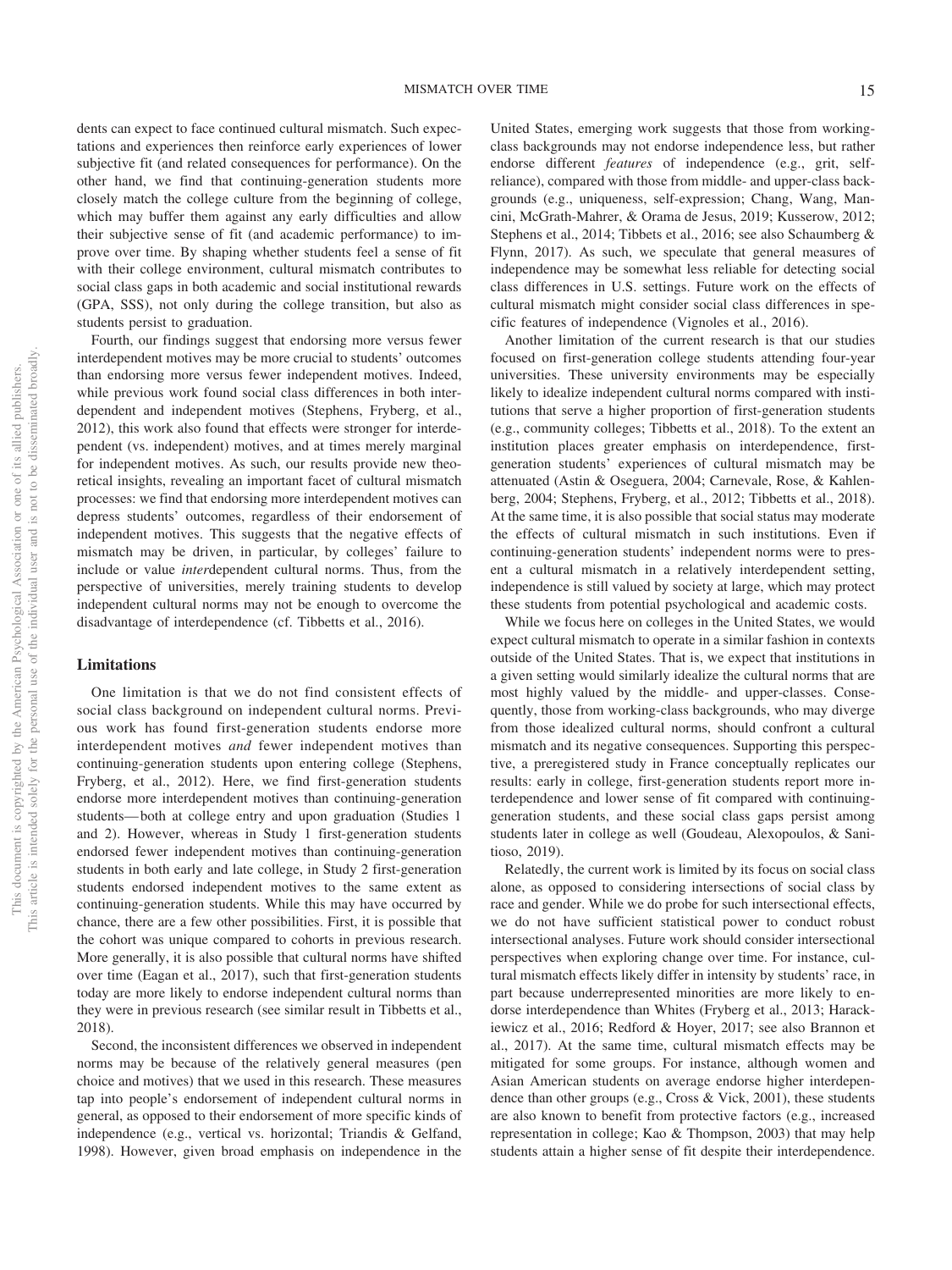In summary, the question of how the intersecting effects of social class, gender, and race shape mismatch over time warrants additional research.

#### **Implications**

Most theories of how social class shapes psychological functioning (Belmi & Laurin, 2016; Côté, Piff, & Willer, 2013; Croizet & Claire, 1998; Kraus & Stephens, 2012; Phillips & Lowery, in press; Shah, Mullainathan, & Shafir, 2012; Stephens et al., 2014) do not address the question of change (Destin, Rheinschmidt-Same, & Richeson, 2017). Our results begin to address this gap by considering how individuals from different social class backgrounds change, or not, over time. As students enter college—a critical gateway institution for upward mobility—we find that social class background shapes the trajectory of their sense of fit over time, in turn shaping their social and academic outcomes (cf. Edwards, 2008; Goldberg et al., 2016). Thus, while some argue that higher education provides students the chance to gain middleand upper-class cultural capital, our results suggest that mismatch experiences can, at least in part, thwart this opportunity (Coleman, 1988; Goudeau & Croizet, 2017; Lamont & Lareau, 1988; Lareau & Calarco, 2012; Reay, Crozier, & Clayton, 2009). Future work might explore other gateway institutions. For instance, if cultural mismatch operates similarly in professional workplaces, work organizations may perpetuate inequity among otherwise equally qualified employees (Belmi & Laurin, 2016; Côté, 2011; Dittmann, Stephens, & Townsend, 2020; Gray & Kish-Gephart, 2013; Lareau, 2015; Rivera, 2015; Stephens et al., 2014; Stephens, Dittmann, & Townsend, 2017).

Our results also highlight acculturation as an important lens for understanding not only the experiences of immigrants moving to a new national culture (Sam & Berry, 2010; Ward & Kennedy, 2001), but also the experiences of social class migrants undergoing upward mobility (Martin & Côté, 2019; Williams, 2012). We find that social class acculturation may be a relatively slow process: students' social class backgrounds continue to shape their experiences throughout college, even as their *current* social class standing objectively increases (obtaining an elite degree). This finding fits with developmental perspectives in psychology, which suggest early childhood experiences often exert strong imprinting effects, especially on cultural norms and models of self, and especially absent support in new contexts (Alwin et al., 1991; Bradley & Corwyn, 2002; Kish-Gephart & Campbell, 2014; Lareau, 2003; Marquis & Tilcsik, 2013).

Future research should more directly consider experiences of social class change and associated acculturation processes. For instance, dovetailing with research on immigrants' acculturation experiences, our theorizing presents the possibility that intergenerational class mobility may be complicated by parents' gaining and passing on some forms of capital (e.g., economic resources) but not others (e.g., cultural resources). That is, first-generation students who graduate from college may have access to better labor outcomes, but we find that they do not necessarily shift toward the cultural norms of the middle and upper classes. Future work should consider how this partial acquisition of capital may then affect the types of interactions that first-generation college graduates have with their own children, thus tracking class mobility and acculturation processes over multiple generations (see also Lareau, 2003).

Although cultural change may be slow, selves are malleable and can change over time, especially if individuals have support for their existing norms while learning new ones (Markus & Kitayama, 2010; Sam & Berry, 2010; Ward & Kennedy, 2001). Thus, to address social class disparities in social and academic outcomes, institutions might work to incorporate and value *both* interdependent and independent cultural norms (e.g., Brannon, Markus, & Taylor, 2015). In such an inclusive environment, first-generation students may have the opportunity to develop and elaborate their independent selves over time and become bicultural (e.g., Herrmann & Varnum, 2018; Pascarella et al., 2004). Indeed, Tibbetts et al. (2016) found that providing first-generation students an opportunity to affirm their independence increased their sense of inclusion and academic performance. Moreover, to the extent that colleges include and truly value different cultural models of self, college environments may reduce the need for students to change in the first place (Cross & Vick, 2001).

#### **Conclusion**

Higher education is a critical gateway institution, offering entry into the middle- and upper-classes. It is widely assumed that, upon gaining access to college, students from different social class backgrounds will have similar experiences and institutional rewards if they persist through college. The current work challenges this idea; we document the persistence of cultural mismatch, and its negative consequences, throughout first-generation students' time in college. Thus, while access to college is clearly important for class mobility and life opportunities, access is not enough on its own. By failing to make room for diverse cultural norms, colleges also fail to provide first-generation students the academic and social benefits enjoyed by their continuing-generation peers. Rather than equalizing opportunity, colleges may instead maintain social class inequity, even among those who make it to graduation. For students from all backgrounds to gain comparable opportunities, colleges need to interrupt the cycle of cultural mismatch.

#### **References**

- Adams, G., Biernat, M., Branscombe, N. R., Crandall, C. S., & Wrightsman, L. S. (Eds.). (2008). Beyond prejudice: Toward a sociocultural psychology of racism and oppression. In *Decade of Behavior. Commemorating brown: The social psychology of racism and discrimination* (pp. 215–246). Washington, DC: American Psychological Association. <http://dx.doi.org/10.1037/11681-012>
- Adler, N. E., Epel, E. S., Castellazzo, G., & Ickovics, J. R. (2000). Relationship of subjective and objective social status with psychological and physiological functioning: Preliminary data in healthy white women. *Health Psychology, 19,* 586 –592. [http://dx.doi.org/10.1037/0278-](http://dx.doi.org/10.1037/0278-6133.19.6.586) [6133.19.6.586](http://dx.doi.org/10.1037/0278-6133.19.6.586)
- Alwin, D. F., Cohen, R. L., & Newcomb, T. M. (1991). *Political attitudes over the life span: The Bennington women after fifty years*. Madison, WI: University of Wisconsin Press.
- Anyon, J. (1980). Social class and the hidden curriculum of work. *Journal of Education, 162,* 67–92.<http://dx.doi.org/10.1177/002205748016200106>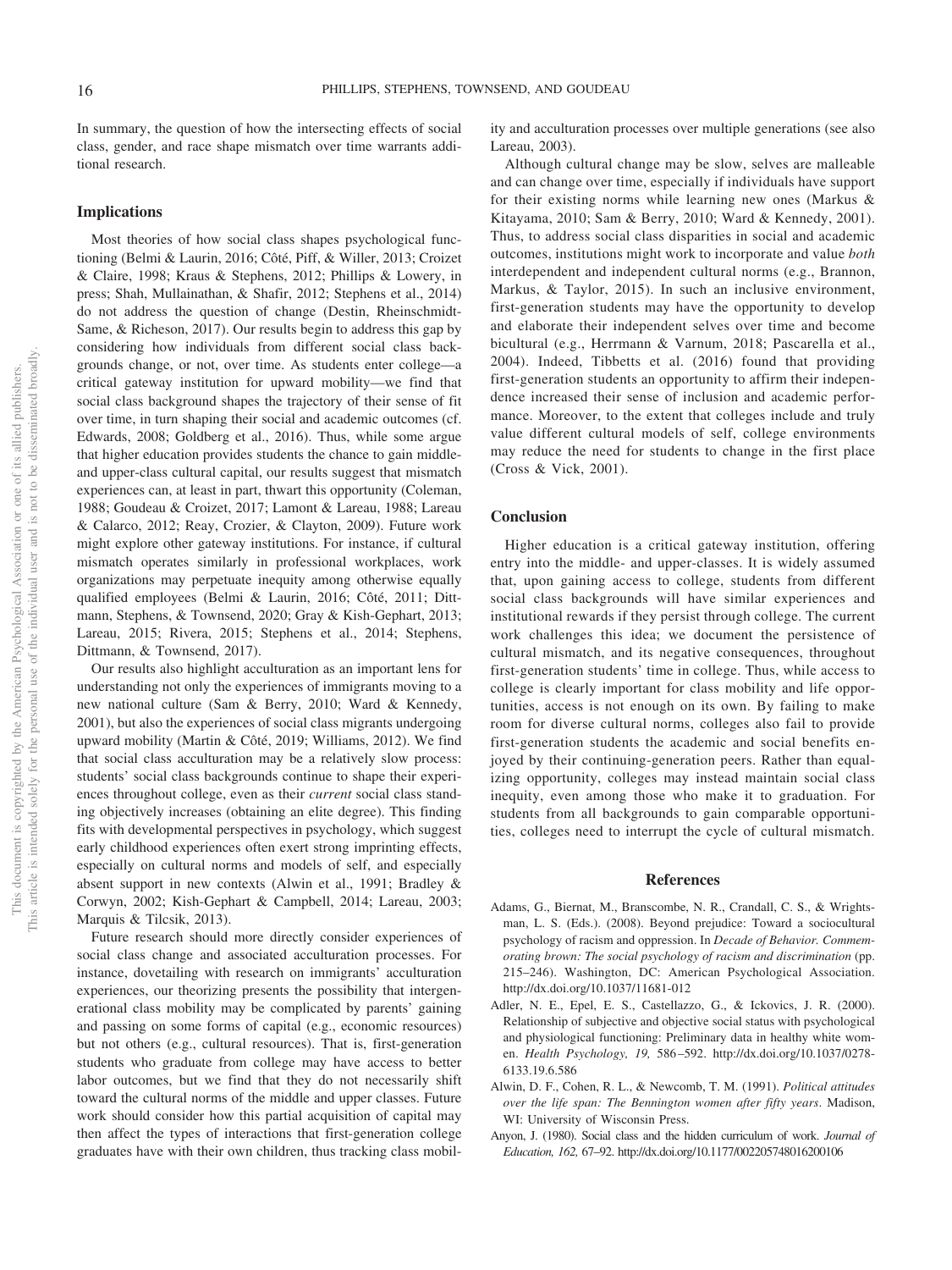- Armstrong, E. A., & Hamilton, L. T. (2013). *Paying for the party*. Cambridge, MA: Harvard University Press. [http://dx.doi.org/10.4159/](http://dx.doi.org/10.4159/harvard.9780674073517) [harvard.9780674073517](http://dx.doi.org/10.4159/harvard.9780674073517)
- Astin, A. W. (1993). *What matters in college? Four critical years revisited* (Vol. 1). San Francisco, CA: Jossey-Bass.
- Astin, A. W., & Oseguera, L. (2004). The declining "equity" of American higher education. *The Review of Higher Education, 27,* 321–341. [http://](http://dx.doi.org/10.1353/rhe.2004.0001) [dx.doi.org/10.1353/rhe.2004.0001](http://dx.doi.org/10.1353/rhe.2004.0001)
- Bates, D., Mächler, M., Bolker, B., & Walker, S. (2015). Fitting linear mixed-effects models using lme4. *Journal of Statistical Software, 67,* 1– 48.<http://dx.doi.org/10.18637/jss.v067.i01>
- Batruch, A., Autin, F., Bataillard, F., & Butera, F. (2019). School selection and the social class divide: How tracking contributes to the reproduction of inequalities. *Personality and Social Psychology Bulletin, 45,* 477– 490.
- Belmi, P., & Laurin, K. (2016). Who wants to get to the top? Class and lay theories about power. *Journal of Personality and Social Psychology, 111,* 505–529.<http://dx.doi.org/10.1037/pspi0000060>
- Bourdieu, P. (1984). *Distinction: A social critique of the judgement of taste* (R., Nice. Trans.). London, UK: Routledge.
- Bradley, R. H., & Corwyn, R. F. (2002). Socioeconomic status and child development. *Annual Review of Psychology, 53,* 371–399. [http://dx.doi](http://dx.doi.org/10.1146/annurev.psych.53.100901.135233) [.org/10.1146/annurev.psych.53.100901.135233](http://dx.doi.org/10.1146/annurev.psych.53.100901.135233)
- Brannon, T. N., Higginbotham, G. D., & Henderson, K. (2017). Class advantages and disadvantages are not so Black and White: Intersectionality impacts rank and selves. *Current Opinion in Psychology, 18,* 117–122.<http://dx.doi.org/10.1016/j.copsyc.2017.08.029>
- Brannon, T. N., Markus, H. R., & Taylor, V. J. (2015). "Two souls, two thoughts," two self-schemas: Double consciousness can have positive academic consequences for African Americans. *Journal of Personality and Social Psychology, 108,* 586 – 609. [http://dx.doi.org/10.1037/](http://dx.doi.org/10.1037/a0038992) [a0038992](http://dx.doi.org/10.1037/a0038992)
- Calarco, J. M. (2011). "I need help!" Social class and children's helpseeking in elementary school. *American Sociological Review, 76,* 862– 882.<http://dx.doi.org/10.1177/0003122411427177>
- Carnevale, A. P., Rose, S. J., & Kahlenberg, R. D. (2004). *America's untapped resource: Low-income students in higher education*. New York, NY: The Century Foundation.
- Cassady, J. C. (2001). Self-reported GPA and SAT: A methodological note. *Practical Assessment, Research & Evaluation, 7, 1-6.*
- Chang, J., Wang, S. W., Mancini, C., McGrath-Mahrer, B., & Orama de Jesus, S. (2019). The complexity of cultural mismatch in higher education: Norms affecting first-generation college students' coping and helpseeking behaviors. *Cultural Diversity and Ethnic Minority Psychology* [Advance online publication].<http://dx.doi.org/10.1037/cdp0000311>
- Cheryan, S., Plaut, V. C., Davies, P. G., & Steele, C. M. (2009). Ambient belonging: How stereotypical cues impact gender participation in computer science. *Journal of Personality and Social Psychology, 97,* 1045– 1060.<http://dx.doi.org/10.1037/a0016239>
- Coleman, J. S. (1988). Social capital in the creation of human capital. *American Journal of Sociology, 94,* S95–S120. [http://dx.doi.org/10](http://dx.doi.org/10.1086/228943) [.1086/228943](http://dx.doi.org/10.1086/228943)
- Conger, D., & Long, M. C. (2010). Why are men falling behind? Gender gaps in college performance and persistence. *The Annals of the American Academy of Political and Social Science, 627,* 184 –214.
- Côté, S. (2011). How social class shapes thoughts and actions in organizations. *Research in Organizational Behavior, 31,* 43–71. [http://dx.doi](http://dx.doi.org/10.1016/j.riob.2011.09.004) [.org/10.1016/j.riob.2011.09.004](http://dx.doi.org/10.1016/j.riob.2011.09.004)
- Côté, S., Piff, P. K., & Willer, R. (2013). For whom do the ends justify the means? Social class and utilitarian moral judgment. *Journal of Personality and Social Psychology, 104,* 490 –503.
- Covarrubias, R., & Fryberg, S. A. (2015). Movin' on up (to college): First-generation college students' experiences with family achievement

guilt. *Cultural Diversity and Ethnic Minority Psychology, 21,* 420 – 429. <http://dx.doi.org/10.1037/a0037844>

- Covarrubias, R., Gallimore, R., & Okagaki, L. (2018). "I know that I should be here": Lessons learned from the first-year performance of borderline university applicants. *Journal of College Student Retention, 20,* 92–115.<http://dx.doi.org/10.1177/1521025116651635>
- Covarrubias, R., Herrmann, S. D., & Fryberg, S. A. (2016). Affirming the interdependent self: Implications for Latino student performance. *Basic and Applied Social Psychology, 38,* 47–57. [http://dx.doi.org/10.1080/](http://dx.doi.org/10.1080/01973533.2015.1129609) [01973533.2015.1129609](http://dx.doi.org/10.1080/01973533.2015.1129609)
- Croizet, J. C. (2008). The pernicious relationship between merit assessment and discrimination in education. In G. Adams, M. Biernat, N. R. Branscombe, C. S. Crandall, & L. S. Wrightsman (Eds.), *Commemorating Brown: The social psychology of racism and discrimination* (pp. 153–172). Washington, DC: American Psychological Association. <http://dx.doi.org/10.1037/11681-009>
- Croizet, J. C., & Claire, T. (1998). Extending the concept of stereotype threat to social class. *Personality and Social Psychology Bulletin, 24,* 588 –594.<http://dx.doi.org/10.1177/0146167298246003>
- Croizet, J. C., & Millet, M. (2012). Social class and test performance: From stereotype threat to symbolic violence and vice versa. In M. Inzlicht & T. Schmader (Eds.), *Stereotype threat: Theory, process and application* (pp. 188 –201). New York, NY: Oxford University Press.
- Cross, S. E., & Vick, N. V. (2001). The interdependent self-construal and social support: The case of persistence in engineering. *Personality and Social Psychology Bulletin, 27,* 820 – 832. [http://dx.doi.org/10.1177/](http://dx.doi.org/10.1177/0146167201277005) [0146167201277005](http://dx.doi.org/10.1177/0146167201277005)
- Davis, J. A. (1994). Achievement variables and class cultures: Family, schooling, job and forty-nine dependent variables in the cumulative GSS. In D. B. Grusky (Ed.), *Social stratification: Class, race, and gender in sociological perspective* (p. 439). Boulder, CO: Westview Press.
- Destin, M., Rheinschmidt-Same, M., & Richeson, J. A. (2017). Statusbased identity. *Perspectives on Psychological Science, 12,* 270 –289. <http://dx.doi.org/10.1177/1745691616664424>
- Destin, M., Richman, S., Varner, F., & Mandara, J. (2012). "Feeling" hierarchy: The pathway from subjective social status to achievement. *Journal of Adolescence, 35,* 1571–1579. [http://dx.doi.org/10.1016/j](http://dx.doi.org/10.1016/j.adolescence.2012.06.006) [.adolescence.2012.06.006](http://dx.doi.org/10.1016/j.adolescence.2012.06.006)
- Dittmann, A. G., Stephens, N. M., & Townsend, S. S. M. (2020). Working together benefits people from working-class contexts, but not people from middle-class contexts. *Journal of Personality and Social Psychology*.
- Eagan, K., Stolzenberg, E. B., Zimmerman, H. B., Aragon, M. C., Whang Sayson, H., & Rios-Aguillar, C. (2017). *The American freshman: National norms fall 2016*. Los Angeles, CA: Higher Education Research Institute, UCLA.
- Edwards, J. R. (2008). 4 person-environment fit in organizations: An assessment of theoretical progress. *Academy of Management Annals, 2,* 167–230.
- Edwards, J. R., Cable, D. M., Williamson, I. O., Lambert, L. S., & Shipp, A. J. (2006). The phenomenology of fit: Linking the person and environment to the subjective experience of person-environment fit. *Journal of Applied Psychology, 91,* 802– 827.
- Fischer, E. M. J. (2007). Settling into campus life: Differences by race/ ethnicity in college involvement and outcomes. *The Journal of Higher Education, 78,* 125–161.
- Fiske, S. T., & Markus, H. R. (2012). *Facing social class: How societal rank influences interaction*. Atlanta, GA: Sage.
- Fox, J. (2006). Teacher's corner: structural equation modeling with the sem package in R. *Structural Equation Modeling, 13,* 465– 486.
- Fryberg, S. A., & Markus, H. R. (2007). Cultural models of education in American Indian, Asian American and European American contexts.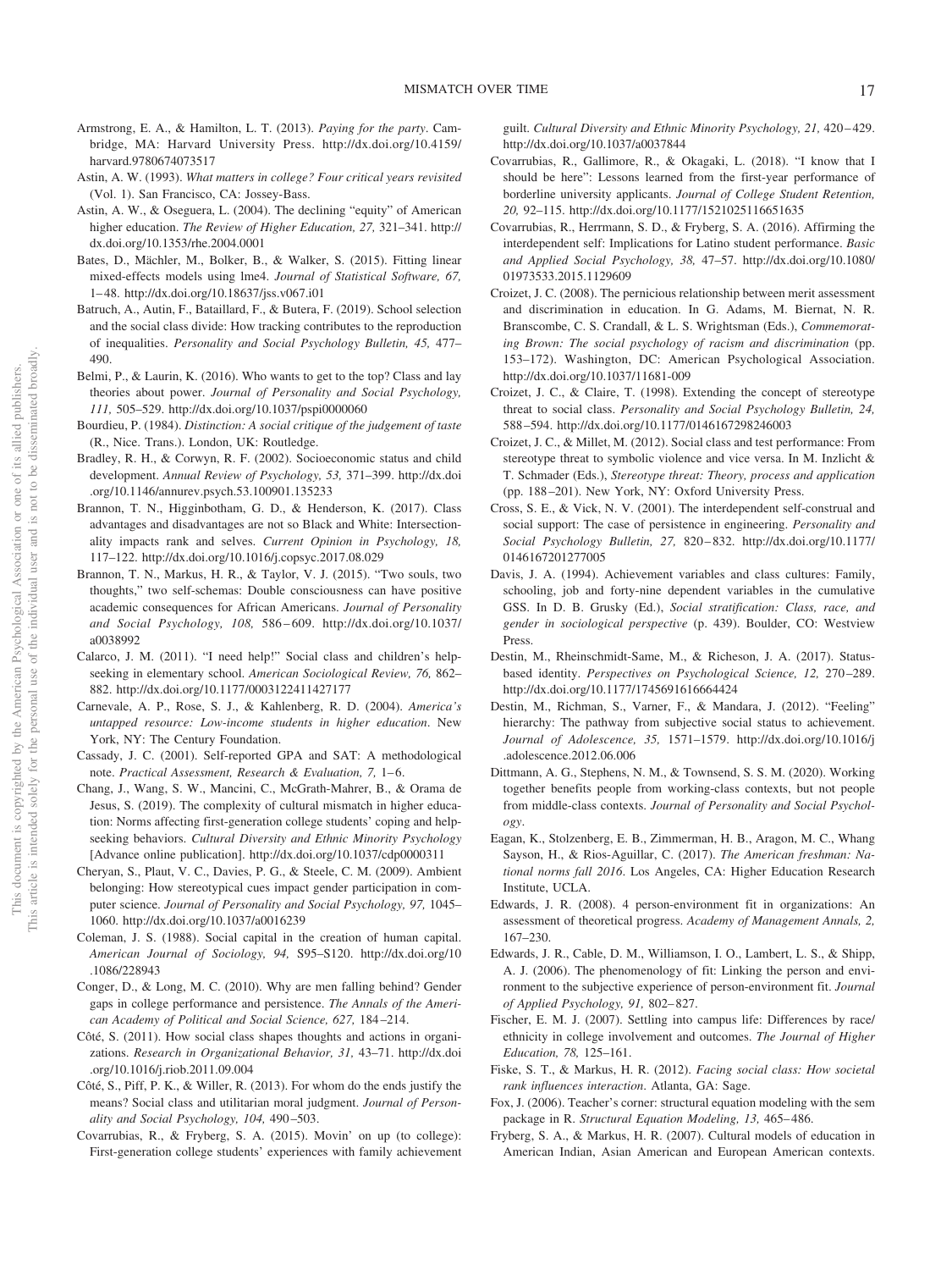*Social Psychology of Education, 10,* 213–246. [http://dx.doi.org/10](http://dx.doi.org/10.1007/s11218-007-9017-z) [.1007/s11218-007-9017-z](http://dx.doi.org/10.1007/s11218-007-9017-z)

- Fryberg, S. A., Troop-Gordon, W., D'Arrisso, A., Flores, H., Ponizovskiy, V., Ranney, J. D.,... Burack, J. A. (2013). Cultural mismatch and the education of Aboriginal youths: The interplay of cultural identities and teacher ratings. *Developmental Psychology, 49,* 72–79. [http://dx.doi.org/](http://dx.doi.org/10.1037/a0029056) [10.1037/a0029056](http://dx.doi.org/10.1037/a0029056)
- Galobardes, B., Shaw, M., Lawlor, D. A., Lynch, J. W., & Smith, G. D. (2006). Indicators of socioeconomic position (part 1). *Journal of Epidemiology & Community Health, 60,* 7–12.
- Gelfand, M. J., & Harrington, J. R. (2015). The motivational force of descriptive norms: For whom and when are descriptive norms most predictive of behavior? *Journal of Cross-Cultural Psychology, 46,* 1273–1278
- Goldberg, A., Srivastava, S. B., Manian, V. G., Monroe, W., & Potts, C. (2016). Fitting in or standing out? The tradeoffs of structural and cultural embeddedness. *American Sociological Review, 81,* 1190 –1222.
- Good, C., Rattan, A., & Dweck, C. S. (2012). Why do women opt out? Sense of belonging and women's representation in mathematics. *Journal of Personality and Social Psychology, 102,* 700 –717.
- Goudeau, S., Alexopoulos, T., & Sanitioso, B. R. (2019). *Does implicit and explicit initial cultural mismatch persist through college socialization? A French pre-registered conceptual replication and extension*. Retrieved from [https://osf.io/a52j6/?view\\_only](https://osf.io/a52j6/?view_only=ba30d969948c48dc8789af9d42b0615a) [ba30d969948c48dc8789af9d42b0615a](https://osf.io/a52j6/?view_only=ba30d969948c48dc8789af9d42b0615a)
- Goudeau, S., & Croizet, J. C. (2017). Hidden advantages and disadvantages of social class: How classroom settings reproduce social inequality by staging unfair comparison. *Psychological Science, 28,* 162–170. [http://](http://dx.doi.org/10.1177/0956797616676600) [dx.doi.org/10.1177/0956797616676600](http://dx.doi.org/10.1177/0956797616676600)
- Gray, B., & Kish-Gephart, J. J. (2013). Encountering social class differences at work: How "class work" perpetuates inequality. *Academy of Management Review, 38,* 670 – 699. [http://dx.doi.org/10.5465/amr.2012](http://dx.doi.org/10.5465/amr.2012.0143) [.0143](http://dx.doi.org/10.5465/amr.2012.0143)
- Hamedani, M. G., Markus, H. R., & Fu, A. S. (2013). In the land of the free, interdependent action undermines motivation. *Psychological Science, 24,* 189 –196.<http://dx.doi.org/10.1177/0956797612452864>
- Harackiewicz, J. M., Canning, E. A., Tibbetts, Y., Giffen, C. J., Blair, S. S., Rouse, D. I., & Hyde, J. S. (2014). Closing the social class achievement gap for first-generation students in undergraduate biology. *Journal of Educational Psychology, 106,* 375–389.
- Harackiewicz, J. M., Canning, E. A., Tibbetts, Y., Priniski, S. J., & Hyde, J. S. (2016). Closing achievement gaps with a utility-value intervention: Disentangling race and social class. *Journal of Personality and Social Psychology, 111,* 745–765.
- Herrmann, S. D., & Varnum, M. E. W. (2018). Integrated social class identities improve academic performance, well-being, and workplace satisfaction. *Journal of Cross-Cultural Psychology*, 49, 635-663. [http://](http://dx.doi.org/10.1177/0022022118761107) [dx.doi.org/10.1177/0022022118761107](http://dx.doi.org/10.1177/0022022118761107)
- Housel, T. H., & Harvey, V. L. (2009). *The invisibility factor: Administrators and faculty reach out to first-generation college students*. Boca Raton, FL: BrownWalker Press Universal Publishers.
- Ishitani, T. T. (2006). Studying attrition and degree completion behavior among first-generation college students in the United States. *The Journal of Higher Education, 77,* 861– 885. [http://dx.doi.org/10.1353/jhe.2006](http://dx.doi.org/10.1353/jhe.2006.0042) [.0042](http://dx.doi.org/10.1353/jhe.2006.0042)
- Johnson, S. E., Richeson, J. A., & Finkel, E. J. (2011). Middle class and marginal? Socioeconomic status, stigma, and self-regulation at an elite university. *Journal of Personality and Social Psychology, 100,* 838 – 852.<http://dx.doi.org/10.1037/a0021956>
- Jones, E. B., & Jackson, J. D. (1990). College grades and labor market rewards. *The Journal of Human Resources, 25,* 253–266. [http://dx.doi](http://dx.doi.org/10.2307/145756) [.org/10.2307/145756](http://dx.doi.org/10.2307/145756)
- Kao, G. (1995). Asian Americans as model minorities? A look at their academic performance. *American Journal of Education, 103,* 121–159. <http://dx.doi.org/10.1086/444094>
- Kao, G., & Thompson, J. S. (2003). Racial and ethnic stratification in educational achievement and attainment. *Annual Review of Sociology, 29,* 417– 442.<http://dx.doi.org/10.1146/annurev.soc.29.010202.100019>
- Kenny, D. A. (2018). *Meditation*. Retrieved from [http://davidakenny.net/](http://davidakenny.net/cm/mediate.htm) [cm/mediate.htm](http://davidakenny.net/cm/mediate.htm)
- Kim, H., & Markus, H. R. (1999). Deviance or uniqueness, harmony or conformity? A cultural analysis. *Journal of Personality and Social Psychology, 77,* 785– 800. [http://dx.doi.org/10.1037/0022-3514.77.4](http://dx.doi.org/10.1037/0022-3514.77.4.785) [.785](http://dx.doi.org/10.1037/0022-3514.77.4.785)
- Kim, H. S., & Markus, H. R. (2002). Freedom of speech and freedom of silence: An analysis of talking as a cultural practice. In R. Shweder, M. Minow, & H. R. Markus (Eds.), *Engaging cultural differences: The multicultural challenge in liberal democracies* (pp. 432– 452). New York, NY: Russell Sage Foundation.
- Kim, H. S., & Sherman, D. K. (2007). "Express yourself": Culture and the effect of self-expression on choice. *Journal of Personality and Social Psychology, 92,* 1–11.<http://dx.doi.org/10.1037/0022-3514.92.1.1>
- Kish-Gephart, J., & Campbell, J. T. (2014). You don't forget your roots: The influence of CEO social class background on strategic risk taking. *Academy of Management Journal, 58,* 1614 –1636.
- Kohn, M. L., & Schooler, C. (1983). *Work and personality: An inquiry into the impact of social stratification*. Norwood, NJ: Ablex Publishing Corp.
- Kraus, M. W., Horberg, E. J., Goetz, J. L., & Keltner, D. (2011). Social class rank, threat vigilance, and hostile reactivity. *Personality and Social Psychology Bulletin, 37,* 1376 –1388. [http://dx.doi.org/10.1177/](http://dx.doi.org/10.1177/0146167211410987) [0146167211410987](http://dx.doi.org/10.1177/0146167211410987)
- Kraus, M. W., & Stephens, N. M. (2012). A road map for an emerging psychology of social class. *Social and Personality Psychology Compass, 6,* 642– 656.<http://dx.doi.org/10.1111/j.1751-9004.2012.00453.x>
- Kristof-Brown, A. L., Zimmerman, R. D., & Johnson, E. C. (2005). Consequences of individual's fit at work: A meta-analysis of person-job, person-organization, person-group, and person-supervisor fit. *Personnel Psychology, 58,* 281–342. [http://dx.doi.org/10.1111/j.1744-6570.2005](http://dx.doi.org/10.1111/j.1744-6570.2005.00672.x) [.00672.x](http://dx.doi.org/10.1111/j.1744-6570.2005.00672.x)
- Kusserow, A. (2012). When hard and soft clash: Class-based individualisms in Manhattan and Queens. In S. T. Fiske & H. R. Markus (Eds.), *Facing social class: How societal rank influences interaction* (pp. 195– 215). New York, NY: Russell Sage Foundation.
- Kuznetsova, A., Brockhoff, P. B., & Christensen, R. H. B. (2017). lmerTest package: Tests in linear mixed effects models. *Journal of Statistical Software, 82,* 1–26.<http://dx.doi.org/10.18637/jss.v082.i13>
- Lamont, M., & Lareau, A. (1988). Cultural capital: Allusions, gaps and glissandos in recent theoretical developments. *Sociological Theory, 6,* 153–168.<http://dx.doi.org/10.2307/202113>
- Lareau, A. (2003). *Unequal childhoods: Race, class and family life*. Berkeley, CA: University of California Press.
- Lareau, A. (2015). Cultural knowledge and social inequality. *American Sociological Review, 80,* 1–27.<http://dx.doi.org/10.1177/0003122414565814>
- Lareau, A., & Calarco, J. M. (2012). Class, cultural capital, and institutions: The case of families and schools. In S. T. Fiske & H. R. Markus (Eds.), *Facing social class: How societal rank influences interaction* (pp. 61– 86). New York, NY: Russell Sage Foundation.
- Levine, C. S., Atkins, A. H., Waldfogel, H. B., & Chen, E. (2016). Views of a good life and allostatic load: Physiological correlates of theories of a good life depend on the socioeconomic context. *Self and Identity, 15,* 536 –547.<http://dx.doi.org/10.1080/15298868.2016.1173090>
- Loignon, A. C., & Woehr, D. J. (2018). Social class in the organizational sciences: A conceptual integration and meta-analytic review. *Journal of Management, 44,* 61– 88.<http://dx.doi.org/10.1177/0149206317728106>
- Lubrano, A. (2004). Limbo: Blue-collar rootsš white-collar dreams. Hoboken, NJ: Wily.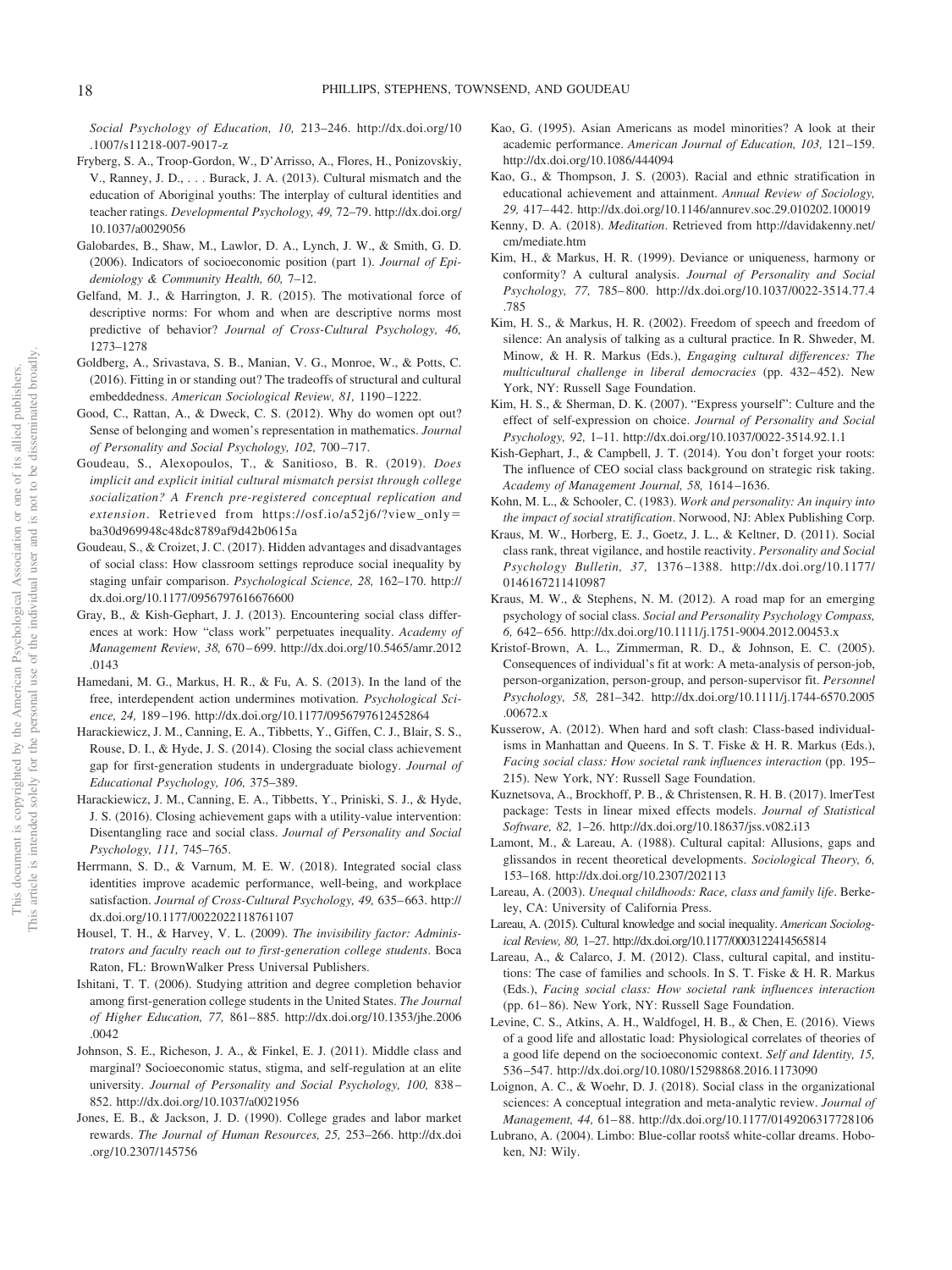- Markus, H. R., & Kitayama, S. (2010). Cultures and selves: A cycle of mutual constitution. *Perspectives on Psychological Science, 5,* 420 – 430.<http://dx.doi.org/10.1177/1745691610375557>
- Marquis, C., & Tilcsik, A. (2013). Imprinting: Toward a multilevel theory. *The Academy of Management Annals, 7,* 195–245. [http://dx.doi.org/10](http://dx.doi.org/10.5465/19416520.2013.766076) [.5465/19416520.2013.766076](http://dx.doi.org/10.5465/19416520.2013.766076)
- Martin, S. R., & Côté, S. (2019). Social class transitioners: Their cultural abilities and organizational importance. *Academy of Management Review, 44,* 618 – 642.<http://dx.doi.org/10.5465/amr.2017.0065>
- Mischel, W. (1977). The interaction of person and situation. In D. Magnusson & N. S. Endler (Eds.), *Personality at the cross-roads* (pp. 333–352). Hillsdale, NJ: Erlbaum.
- Miyamoto, Y. (2017). Culture and social class. *Current Opinion in Psychology, 18,* 67–72.<http://dx.doi.org/10.1016/j.copsyc.2017.07.042>
- Miyamoto, Y., Yoo, J., Levine, C. S., Park, J., Boylan, J. M., Sims, T.,... Ryff, C. D. (2018). Culture and social hierarchy: Self- and other-oriented correlates of socioeconomic status across cultures. *Journal of Personality and Social Psychology, 115,* 427– 445. [http://dx.doi.org/10.1037/](http://dx.doi.org/10.1037/pspi0000133) [pspi0000133](http://dx.doi.org/10.1037/pspi0000133)
- Mok, A., Cheng, C. Y., & Morris, M. W. (2010). Matching versus mismatching cultural norms in performance appraisal effects of the cultural setting and bicultural identity integration. *International Journal of Cross Cultural Management, 10,* 17–35. [http://dx.doi.org/](http://dx.doi.org/10.1177/1470595809359584) [10.1177/1470595809359584](http://dx.doi.org/10.1177/1470595809359584)
- Morphew, C. C., & Hartley, M. (2006). Mission statements: A thematic analysis of rhetoric across institutional type. *The Journal of Higher Education, 77,* 456 – 471.<http://dx.doi.org/10.1353/jhe.2006.0025>
- Neale, M. C., Hunter, M. D., Pritikin, J. N., Zahery, M., Brick, T. R., Kirkpatrick, R. M.,... Boker, S. M. (2015). OpenMx 2.0: Extended structural equation and statistical modeling. *Psychometrika, 81,* 535– 549.<http://dx.doi.org/10.1007/s11336-014-9435-8>
- OECD. (2018). *A broken social elevator? How to promote social mobility*. Paris: Author.
- O'Reilly, C. A., & Chatman, J. A. (1996). Culture as social control: Corporations, cults, and commitment. *Research in Organizational Behavior, 18,* 157–200.
- Ostrove, J. M., & Long, S. M. (2007). Social class and belonging: Implications for college adjustment. *The Review of Higher Education, 30,* 363–389.<http://dx.doi.org/10.1353/rhe.2007.0028>
- Pascarella, E. T., Pierson, C. T., Wolniak, G. C., & Terenzini, P. T. (2004). First-generation college students: Additional evidence on college experiences and outcomes. *The Journal of Higher Education, 75,* 249 –284. <http://dx.doi.org/10.1080/00221546.2004.11772256>
- Pascarella, E. T., & Terenzini, P. T. (1991). *How college affects students*. San Francisco, CA: Jossey-Bass.
- Phillips, L. T., & Lowery, B. S. (in press). I ain't no fortunate one: On the motivated denial of class privilege. *Journal of Personality and Social Psychology*.
- Phinney, J. S., & Haas, K. (2003). The process of coping among ethnic minority first-generation college freshmen: A narrative approach. *The Journal of Social Psychology, 143,* 707–726. [http://dx.doi.org/10.1080/](http://dx.doi.org/10.1080/00224540309600426) [00224540309600426](http://dx.doi.org/10.1080/00224540309600426)
- Pickett, C. L., & Gardner, W. L. (2005). The Social Monitoring System: Enhanced sensitivity to social cues as an adaptive response to social exclusion. In K. D. Williams, J. P. Forgas, & W. von Hippel (Eds.), *Sydney Symposium of Social Psychology series. The social outcast: Ostracism, social exclusion, rejection, and bullying* (pp. 213–226). New York, NY: Psychology Press.
- Piff, P. K. (2014). Wealth and the inflated self: Class, entitlement, and narcissism. *Personality and Social Psychology Bulletin, 40,* 34 – 43.
- Pike, G., & Kuh, D. (2005). First and second-generation college students: A comparison of their engagement and intellectual development. *The Journal of Higher Education, 76,* 276 –300. [http://dx.doi.org/10.1353/](http://dx.doi.org/10.1353/jhe.2005.0021) [jhe.2005.0021](http://dx.doi.org/10.1353/jhe.2005.0021)
- Reardon, S. F. (2011). The widening academic achievement gap between the rich and the poor: New evidence and possible explanations. In G. J. Duncan & R. J. Murnane (Eds.), *Whither opportunity* (pp. 91–116). New York, NY: Russell Sage Foundation.
- Reay, D., Crozier, G., & Clayton, J. (2009). 'Strangers in paradise'? Working-class students in elite universities. *Sociology, 43,* 1103–1121. <http://dx.doi.org/10.1177/0038038509345700>
- Redford, J., & Hoyer, K. M. (2017). *First-generation and continuinggeneration college students: A comparison of high school and postsecondary experiences*. Washington, DC: National Center for Education Statistics. Retrieved from<https://nces.ed.gov/pubs2018/2018009.pdf>
- Ridgeway, C. L., & Fisk, S. R. (2012). Class rules, status dynamics, and "gateway" interactions. In S. T. Fiske & H. R. Markus (Eds.), *Facing social class: How societal rank influences interaction* (pp. 131–151). New York, NY: Russell Sage Foundation.
- Rivera, L. A. (2015). *Pedigree: How elite students get elite jobs*. Princeton, NJ: Princeton University Press. [http://dx.doi.org/10.1515/](http://dx.doi.org/10.1515/9781400865895) [9781400865895](http://dx.doi.org/10.1515/9781400865895)
- Rosseel, Y. (2012). lavaan: An R package for structural equation modeling. *Journal of Statistical Software, 48,* 1–36. [http://dx.doi.org/10.18637/jss](http://dx.doi.org/10.18637/jss.v048.i02) [.v048.i02](http://dx.doi.org/10.18637/jss.v048.i02)
- Saks, A. M., Uggerslev, K. L., & Fassina, N. E. (2007). Socialization tactics and newcomer adjustment: A meta-analytic review and test of a model. *Journal of Vocational Behavior, 70,* 413– 446. [http://dx.doi.org/](http://dx.doi.org/10.1016/j.jvb.2006.12.004) [10.1016/j.jvb.2006.12.004](http://dx.doi.org/10.1016/j.jvb.2006.12.004)
- Sam, D. L., & Berry, J. W. (2010). Acculturation: When individuals and groups of different cultural backgrounds meet. *Perspectives on Psychological Science, 5,* 472– 481. [http://dx.doi.org/10.1177/](http://dx.doi.org/10.1177/1745691610373075) [1745691610373075](http://dx.doi.org/10.1177/1745691610373075)
- Schaumberg, R. L., & Flynn, F. J. (2017). Self-reliance: A gender perspective on its relationship to communality and leadership evaluations. *Academy of Management Journal, 60,* 1859 –1881.
- Schein, E. H. (1990). Organizational culture. *American Psychologist, 45,* 109 –119.<http://dx.doi.org/10.1037/0003-066X.45.2.109>
- Schmader, T., & Sedikides, C. (2018). State authenticity as fit to environment: The implications of social identity for fit, authenticity, and selfsegregation. *Personality and Social Psychology Review, 22,* 228 –259.
- Schneider, B., Smith, D. B., & Goldstein, H. W. (2000). *Attraction– selection–attrition: Toward a person– environment psychology of organizations*. Mahwah, NJ: Lawrence-Erlbaum.
- Shah, A. K., Mullainathan, S., & Shafir, E. (2012). Some consequences of having too little. *Science, 338,* 682– 685. [http://dx.doi.org/10.1126/](http://dx.doi.org/10.1126/science.1222426) [science.1222426](http://dx.doi.org/10.1126/science.1222426)
- Shnabel, N., Purdie-Vaughns, V., Cook, J. E., Garcia, J., & Cohen, G. L. (2013). Demystifying values-affirmation interventions: Writing about social belonging is a key to buffering against identity threat. *Personality and Social Psychology Bulletin, 39,* 663– 676. [http://dx.doi.org/10.1177/](http://dx.doi.org/10.1177/0146167213480816) [0146167213480816](http://dx.doi.org/10.1177/0146167213480816)
- Singh-Manoux, A., Marmot, M. G., & Adler, N. E. (2005). Does subjective social status predict health and change in health status better than objective status? *Psychosomatic Medicine, 67,* 855– 861.
- Sirin, S. R. (2005). Socioeconomic status and academic achievement: A meta-analytic review of research. *Review of Educational Research, 75,* 417– 453.<http://dx.doi.org/10.3102/00346543075003417>
- Smith, J. L., Lewis, K. L., Hawthorne, L., & Hodges, S. D. (2013). When trying hard isn't natural: Women's belonging with and motivation for male-dominated STEM fields as a function of effort expenditure concerns. *Personality and Social Psychology Bulletin, 39,* 131–143.
- Snibbe, A. C., & Markus, H. R. (2005). You can't always get what you want: Educational attainment, agency, and choice. *Journal of Personality and Social Psychology, 88,* 703–720. [http://dx.doi.org/10.1037/0022-](http://dx.doi.org/10.1037/0022-3514.88.4.703) [3514.88.4.703](http://dx.doi.org/10.1037/0022-3514.88.4.703)
- Srivastava, S. B., Goldberg, A., Manian, V. G., & Potts, C. (2018). Enculturation trajectories: Language, cultural adaptation, and individual